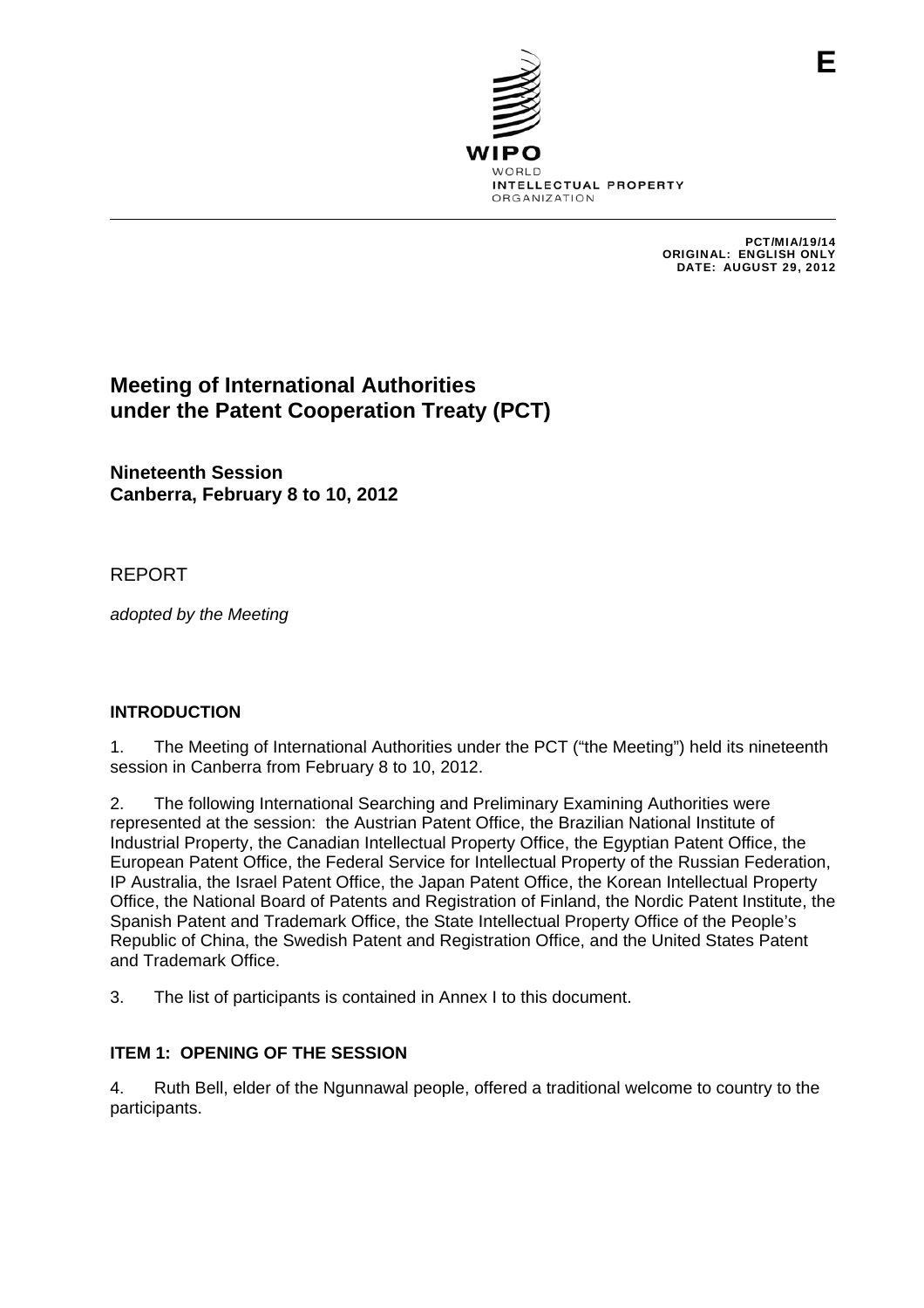5. Fatima Beattie, Deputy Director General of IP Australia, welcomed the participants and chaired the session, except for items 10 to 12, which were chaired by Greg Powell, Supervising Examiner, IP Australia. James Pooley, Deputy Director General of the World Intellectual Property Organization welcomed participants on behalf of the Director General.

### **ITEM 2: ADOPTION OF THE AGENDA**

6. The Meeting adopted the agenda as set out in document PCT/MIA/19/1 Rev., subject to:

(a) the addition of document PCT/MIA/19/7 Add. under item 7 and document PCT/MIA/19/8 Add. under item 8;

(b) deciding that the Chair should present a summary of the session under item 13 and that the report would be adopted by correspondence.

### **ITEM 3: PCT STATISTICS**

7. The Meeting noted a presentation by the International Bureau on the most recent PCT statistics<sup>1</sup>.

### **ITEM 4: QUALITY**

#### **(a) Report from the Quality Subgroup**

8. The Meeting:

(a) noted with approval the Summary by the Chair of the Meeting's Quality Subgroup set out in Annex II to this document:

(b) approved the continuation of the Subgroup's mandate, highlighting the particular importance of the quality-related work set out in paragraphs 49 to 52 below;

(c) agreed that the annual reports submitted by the International Authorities should be made publicly available on WIPO's website; and

(d) agreed that the International Bureau should submit a report to the PCT Assembly on the work undertaken in relation to the quality framework, including a reference to the annual reports, an aggregate report to be drafted by the Quality Subgroup, and annexes comprising the report from the Quality Subgroup as set out in the Annex to this document and relevant sections of this summary or the report of the session.

### **(b) Trilateral Collaborative Study on Metrics**

9. The Meeting noted a presentation by the European Patent Office (EPO) on the "Collaborative Study on Metrics"<sup>1</sup> carried out by the Trilateral Offices (the EPO, the Japan Patent Office (JPO) and the United States Patent and Trademark Office (USPTO)). Following on from a small and limited study which had been made by a national non-governmental organization, the Trilateral Offices had agreed to undertake a pilot collaborative study of quality metrics of international search reports (ISRs). The aim was to work together on collecting data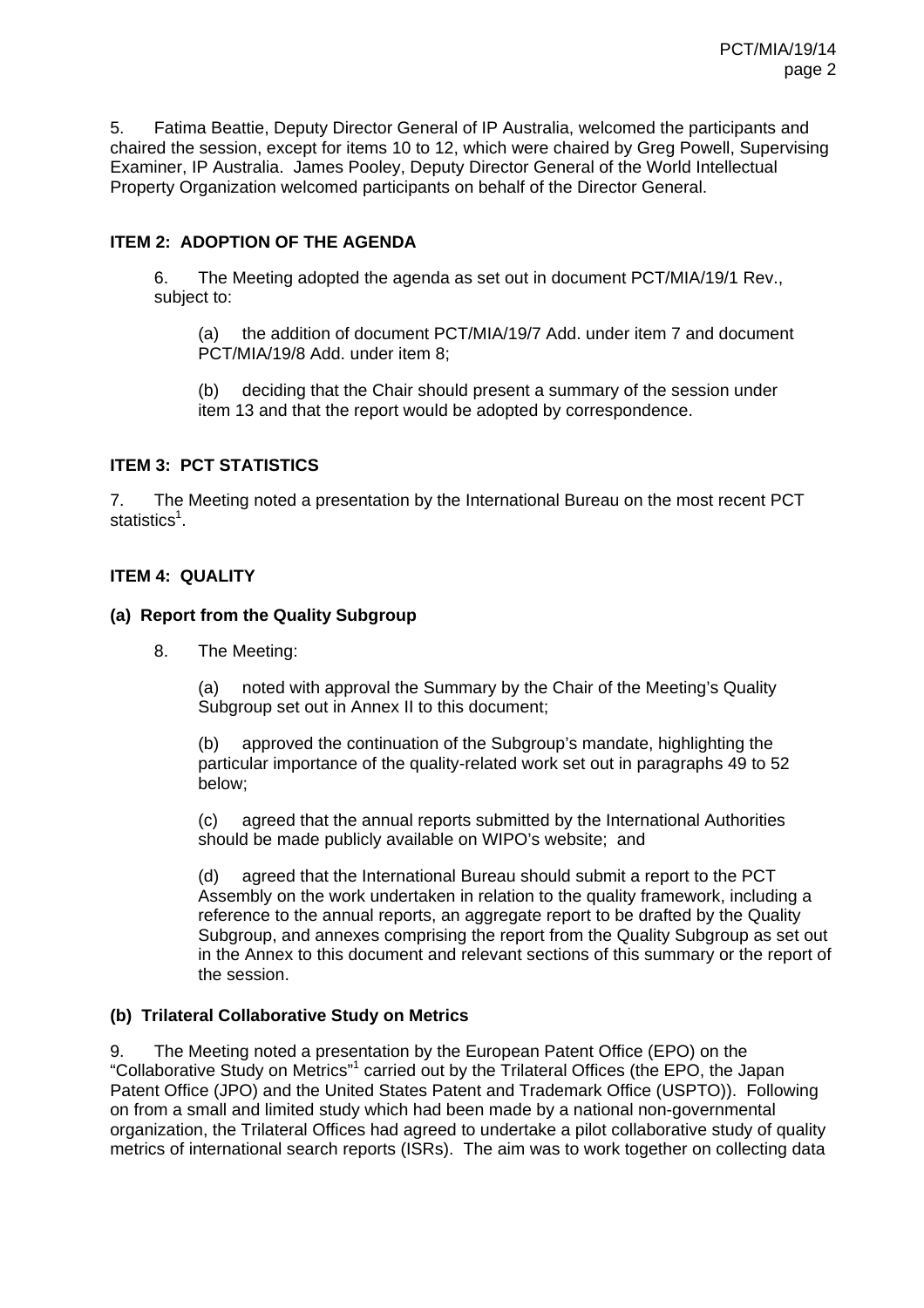and agreeing an approach which allowed a better understanding of commonalities and differences between the Offices. The EPO had created a technical environment to assist the analysis.

10. The study was conducted in three phases:

(a) Phase 1 consisted of a statistical analysis of 720,000 ISRs established between 2004 and 2009. This looked into the characteristics of the citations in the ISRs from different Offices, such as the average number of citations, the frequency of citation of non-patent literature, the proportion of reports including X and Y category citations and the languages of citations, as well as how these characteristics had changed over time.

(b) Phase 2 consisted of a sample-based study of 1152 files per International Searching Authority (ISA), looking at the contribution of the ISR to the national first actions.

(c) Phase 3 had been postponed, but was proposed to consist of a detailed analysis of the underlying causes of divergence based on a subset sample. However, this would require a great deal of skilled work.

11. The conclusions so far had been that the PCT was valuable in order for the applicant to decide on national phase entries and to overcome patentability objections early. There was also significant agreement where the written opinion of the ISA (WO/ISA) did not find the main claims to be novel and inventive. However, many new documents were found in the national phase and agreement was low where the WO/ISA did find the claimed invention to be novel and inventive.

12. The Trilateral Offices felt that the study had provided insight into current working of the PCT and identified areas for improvement. It had also enhanced mutual understanding of common and differing practices and developed a basis for ongoing collaboration, including the establishment of metrics-based benchmarks.

13. In the ensuing discussion of the presentation, one Authority noted the equivalence of the case of positive written opinions with the criteria for use of the PCT Patent Prosecution Highway (PPH) and wondered how the findings of the study corresponded with the findings of studies on PPH. The representative of the European Patent Office noted that the figures on reuse, even where the ISA was the same Office as the designated Office, varied significantly between Offices and this affected how likely it was that the first action at the designated Office was going to be positive. The reasons for this were not yet clear, but the work done provided a good basis for further investigation and dialogue.

14. Other Authorities noted that Phase 3 promised the most interesting results. The representative of the European Patent Office indicated that the timing of Phase 3 was not yet known and would depend on the capacity available to the Trilateral Offices. Given the extremely large amount of skilled work which would be required for Phase 3, any study was likely to focus on a few specific areas where major differences had been identified, rather than extending broadly across the whole range of international applications.

## **(c) PCT-PPH Information Update; PPH Metrics**

15. The Meeting noted a presentation by the European Patent Office on the current status, latest developments and future plans with regard to the PPH and PCT-PPH arrangements the EPO has in place with various other Offices, including information on the results of a preliminary analysis carried out in respect of the applications which have been processed under the PPH arrangements to date<sup>1</sup>.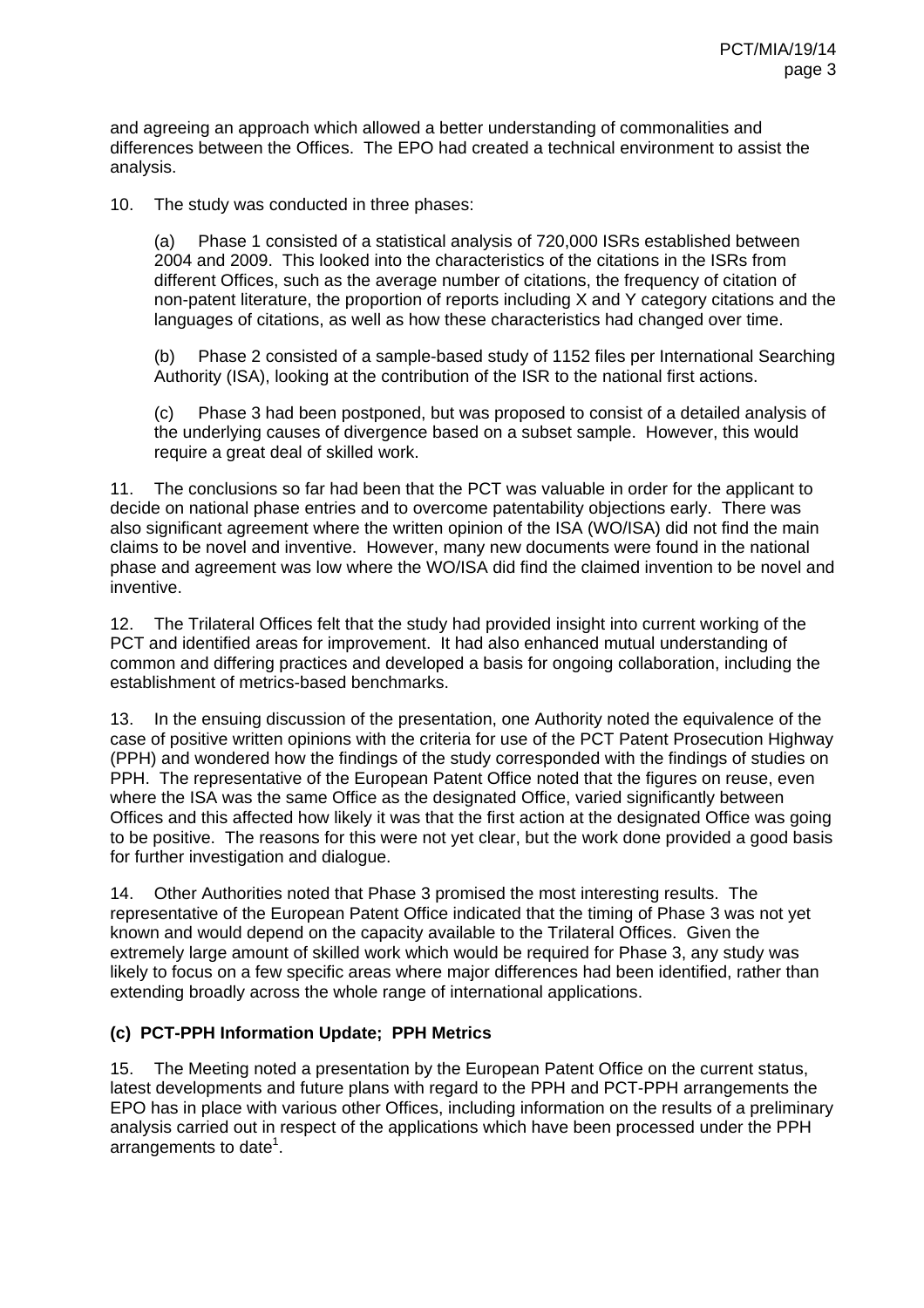16. The EPO currently had three PPH pilots underway: bilateral PPH pilots with the USPTO and JPO and a Trilateral PCT-PPH pilot. The EPO considered the last of these to be the most important as it boosted and offered efficiency for the utilization of PCT work products. The development of PPH at the EPO over the preceding two years (and longer at other Offices) had shown the scheme to help applicants gain faster protection and help Offices with workloads and to increase quality. The EPO had therefore decided to extend for a further two years and revise all of its pilots. The initial take-up had been slow and so it was necessary to improve the system, including the use of the "Mottainai" principles to allow increased eligibility and to permit the self-certification of claims.

17. The "PPH 2.0" proposals from the USPTO sought to build further on the Mottainai principles, to streamline and liberalize the documentation requirements and to establish a common framework to replace the web of bilateral PPH agreements. The trend was harmonization and simplification of requirements. This might lead in the future to an arrangement where participation was simple and based on ticking a "PPH" box in a similar manner to what was currently permitted at the EPO for acceleration of examination under the "PACE" program.

18. Quality was an important issue. The EPO in principle saw the future goal to be to embrace the work of all Offices which perform search and examination. However, the quality of the system was affected by the incoming products. If the quality of such products did not meet the necessary minimum standards, then looking at them was a waste of time.

19. The representative of the European Patent Office noted that take-up of PPH within EPO had been limited and that it was a net exporter of reports to other Offices, rather than being able to benefit significantly itself from the use of other Offices' reports. However, the overall use of PCT-PPH had been significant, reinforcing the importance of the link between the two systems.

20. The EPO had undertaken some preliminary analysis of the results of examination under the PPH scheme by the Office. It was noted that, given the limited number of PPH requests which had been received and processed, the information available was not sufficient to give statistics which could be considered meaningful in a more general context. Requests for PPH at EPO were increasing, but still very low in number. On the other hand, as Office of first filing (OFF), EPO contributed over 30% of the reports for the total worldwide PCT-PPH filings. Within the EPO, PPH was most used in the fields of audio-video-media, civil engineering or industrial chemistry. An interesting statistic was that of the applications which were based on positive PCT or national written opinions, only 7% received a positive opinion in the first action from the EPO. If this were found to be the outcome on a larger scale, it might mean that little direct benefit could be achieved from use of the results. The system did seem to have some filtering effect in that, while only 35% of the PPH applications did not have additional X or Y category documents cited against them, this was greater than the 26% which had been found to be the case for non-PPH accelerated search requests in relation to regional phase entries, weighted to match the PCT-PPH population according to ISA. There was, in practical terms, little difference in pendency for EPO PPH compared to other forms of acceleration: an average of 143 days from PPH request to first action across all PPH requests, 156 days in the case of a regional phase entry for PCT-PPH and 188 days from the date of request for accelerated search for a PACE (non-PPH) request in relation to a regional phase entry with ISA/JP or ISA/US. There was a decrease in the average number of claims in the application, notably in relation to applications received under the USPTO-EPO bilateral PPH; this might be attributed largely to the EPO's claim fees.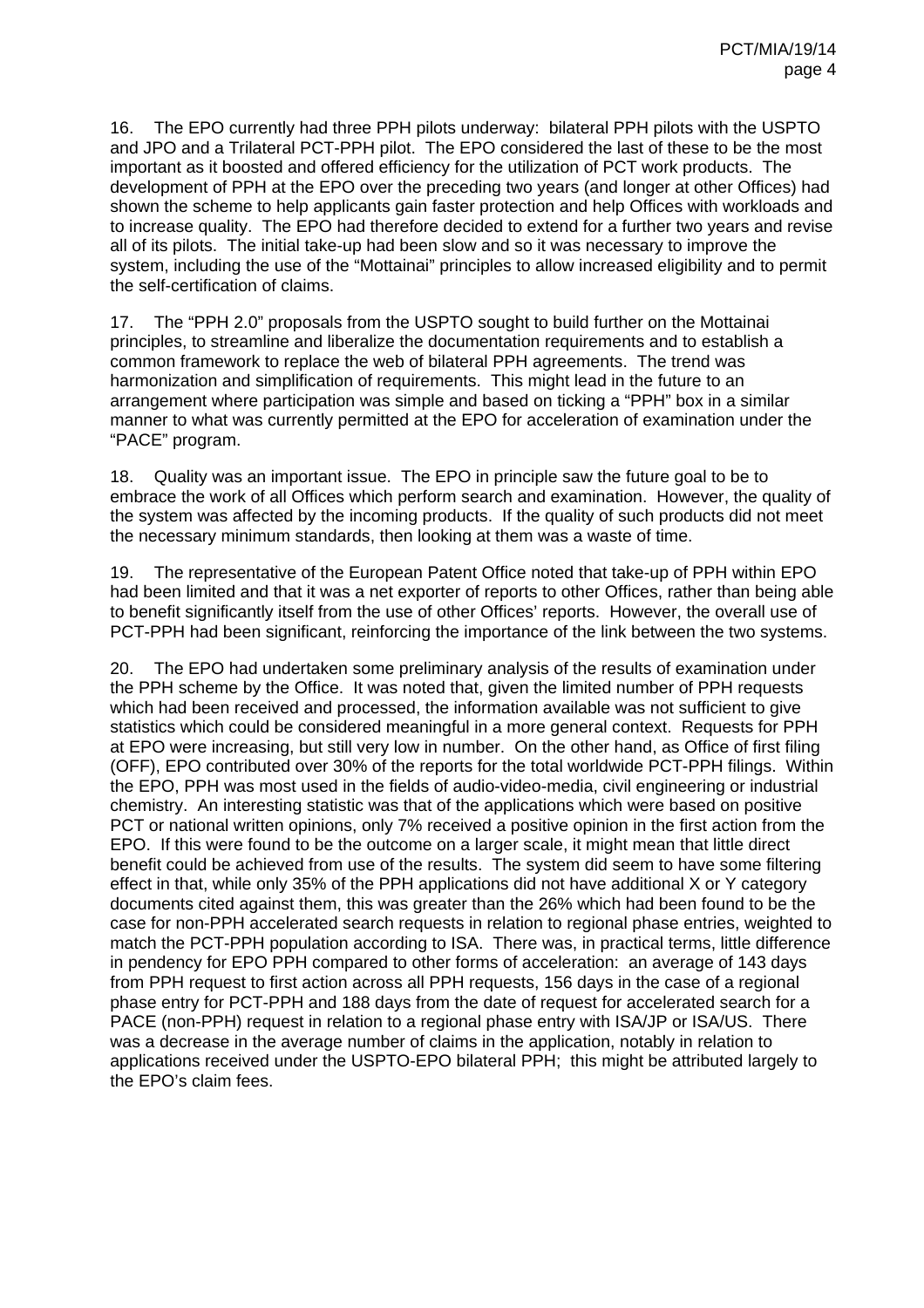21. The EPO had carried out a survey among examiners to gain their feedback on experience of PPH. 44% indicated that they had cited at least some of the prior art or a family member of a citation listed by the Office of first filing (OFF). 23% stated that they found the work of the OFF useful or very useful (38% for PCT-PPH; 19% for bilateral PPH). 13% found the OFF work results made processing efficient or very efficient (24% for PCT-PPH; 10% for bilateral PPH). 56% of users of the Japanese to English machine translation found the results to be at least "usable".

22. The representative of the United States Patent and Trademark Office stated that PPH was seen as a priority with benefits for Office and applicant alike. There had been almost 90,000 PPH requests before USPTO and eventual allowance rates reached around 87% for Paris-route PPH and 91% for PCT-PPH, compared with only around 50% for normal applications. The processing typically involved fewer actions, resulting in cost savings for applicants and Offices, as well as a reduction in the rate of appeals.

23. In relation to a query about the difference between the high rates of eventual grant reported by the USPTO compared to the very high rates of new citations and low rates of positive first written opinions reported by the EPO, the representative of the European Patent Office stressed that its sample size was very low, but agreed that quality was indeed a matter of paramount concern. The representative observed that the PCT had Chapter 21 of the PCT International Search and Preliminary Examination Guidelines to require International Authorities to have some sort of quality process, but there was nothing equivalent in PPH as such.

## **(d) EPO Manual of Best Practice (Quality Procedures before the EPO)**

24. The Meeting noted a presentation by the European Patent Office on what had finally been named the "Handbook of Quality Procedures Before the EPO"<sup>1</sup>.

25. The Handbook had been the product of collaboration between the EPO, the Institute of Professional Representatives before the EPO and Business Europe, all of which had endorsed the final product. The quality of the final product which emerges from a process was closely related to the quality and efficiency of the process. Benefits could only be achieved from applying any guidance if it can be used and applied by both the Office and the applicants who use the system. Other Offices had produced codes of practice, but this had been done without the direct involvement and endorsement of the users and consequently there was a limit to the benefit which could be achieved. The Handbook was a complement to the Guidelines for Examination, highlighting the significant steps and decisions in the process and highlighting to both internal and external users what the consequences were of following, or not following, a recommended route. It provided guidance to improve the cooperation between applicants and representatives and examiners and formalities examiners. The Handbook was not intended to limit the choice of strategies available to applicants and did not contain new legal provisions. The Handbook covered the entire range of EPO procedures, including online filing, fees, filing of patent applications at the EPO, communications and replies, oral proceedings, third party observations, limitations and revocation, opposition and complaints.

26. The active collaboration between the three parties had meant a longer process than otherwise, but a more useful result which could be accepted by all. It provided for all parties guidance to improve procedural practice, offering opportunities for reference and training. It might be particularly useful for non-European practitioners who might not be familiar with all the details of European practice. The end result of following the guidance would be that a high quality result should be achieved.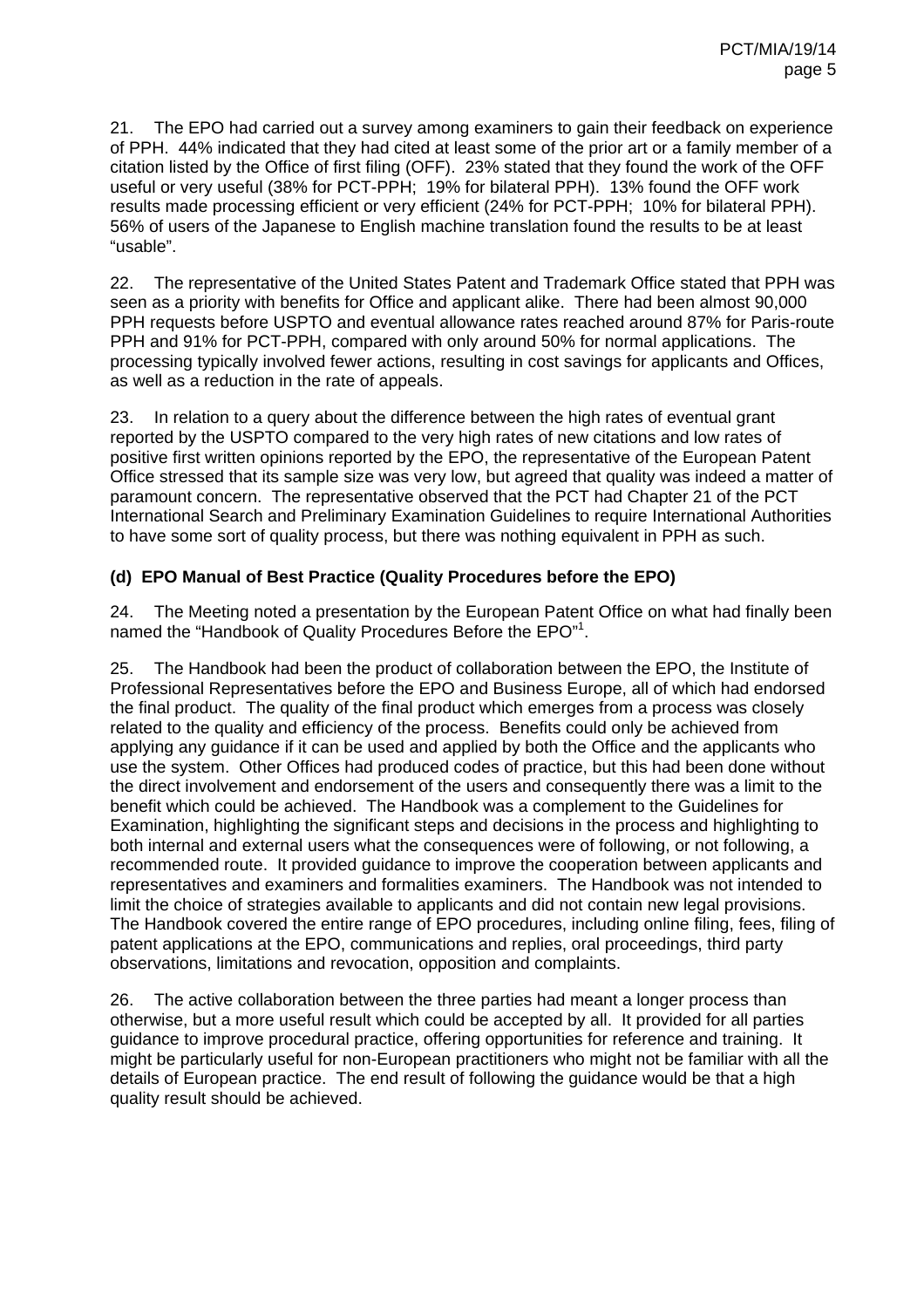27. The content of the Handbook had been finalized and endorsed by all parties at the end of 2011 and the final document was expected to be published at the end of the month on the EPO website in English, with French and German versions appearing later in the year and printed versions by the end of the year. The EPO would be giving presentations introducing the Handbook to other interested parties during the course of 2012.

### **(e) Recommendations Endorsed by the Working Group Related to Quality**

28. Discussions were based on document PCT/MIA/19/2.

### *Clarity and Support*

29. The Meeting expressed general support for the proposed modifications of the provisions in the International Search and Preliminary Examination Guidelines which gave guidance to Authorities on the inclusion of observations on clarity and support, as set out in Circular C. PCT 1326, taking into account the informal further drafting proposals set out in Annex III, but reserving the right to make further comments later.

30. Several Authorities noted that they believed that their practice was already compliant with the proposed modifications since they already provide comments in relation to any significant issues of clarity and support.

31. Some Authorities emphasized their support for the proposal to withdraw the originally proposed addition to paragraph 17.48 (as shown in Annex III) concerning the inclusion of a positive statement where the claims were considered to satisfy the requirements of clarity and support, rather than merely omitting Box VIII from the report. Some Authorities in particular noted the importance of retaining the possibility of omitting minor issues of clarity from the report where it was considered that there was no value in raising them. Nevertheless, one Authority emphasized the importance of retaining the language "*need* not be included", always retaining the possibility for an Authority to establish an exhaustive report where that was appropriate.

32. One Authority noted that one case where it was not appropriate for an Authority to comment on issues which might be considered relevant to clarity or support was where the issue was one which is unique to the Authority's particular national law and wondered whether there might nevertheless be a way of warning applicants that such issues might occur.

33. One Authority noted that it might be better to avoid references to specific numbering of checkboxes on forms and instead refer to the concepts involved since the Guidelines were not updated as frequently as the forms.

34. The International Bureau informed the Meeting that a further revised version of the proposed modifications, taking into account the responses received in reply to the Circular and the comments made at the Meeting, would be included in the Circular which it intended to issue within the next 2 months to consult on a broader package of modifications to the Guidelines aimed at incorporating all changes agreed since the last substantial update of the Guidelines in 2004. Following this major revision, it was intended that the Guidelines should be revised more frequently, reflecting changes to the Rules or Administrative Instructions (including Forms) as they came into effect.

### *Scope of Search*

35. The Meeting deferred discussion of this section to the specific agenda item in the context of document PCT/MIA/19/5. See paragraphs 65 to 68, below.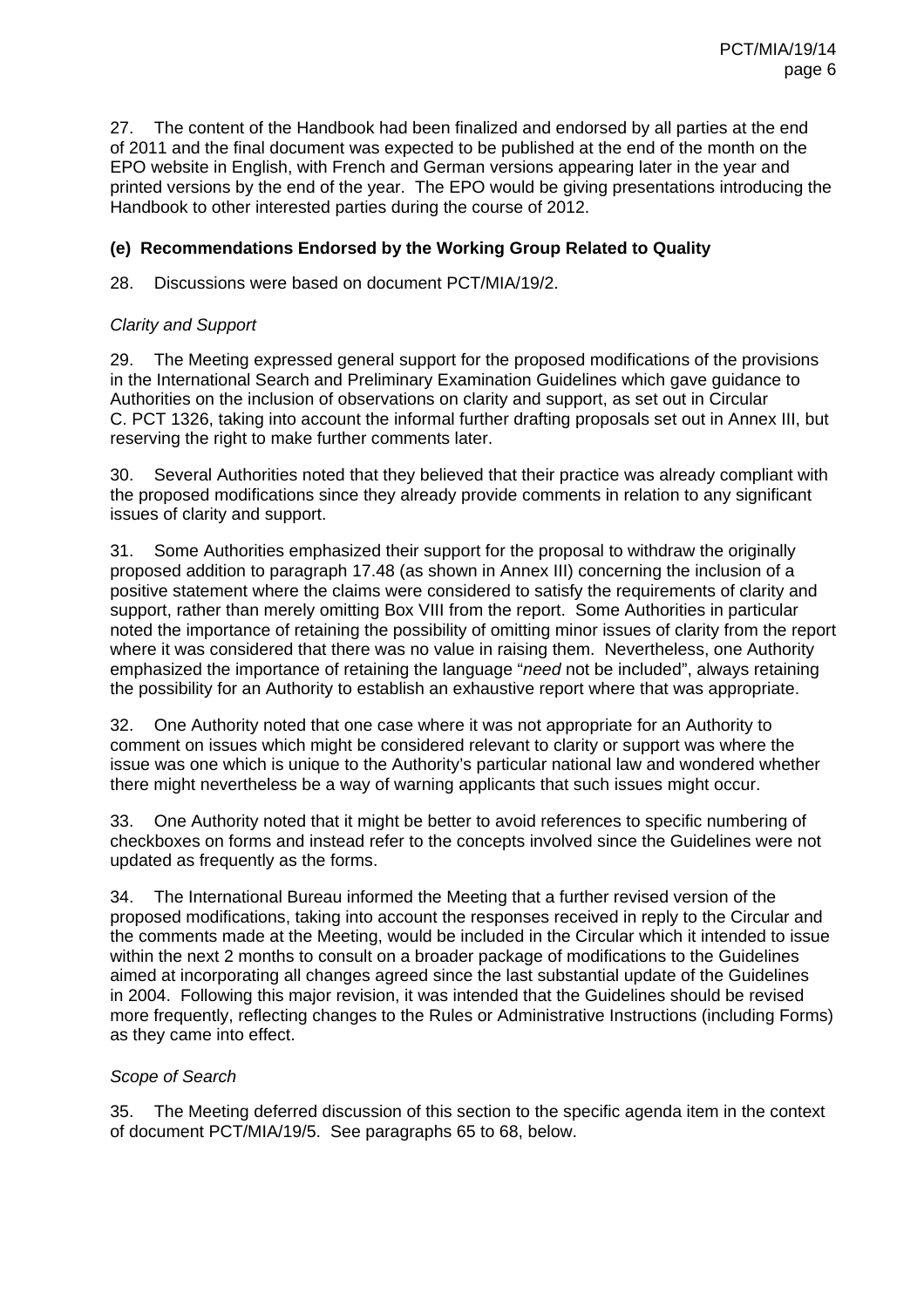### *Explanations of Cited Documents*

36. The Meeting noted the suggestions by Offices with regard to the issue of explanations of cited documents received in response to Circular C. PCT 1295, as set out in document PCT/MIA/19/2. With regard to the issue of a possible revision of WIPO Standard ST.14, see paragraphs 96 to 102, below.

37. Some Authorities stated that they did not see any benefit in seeing a summary by the examiner of the claimed invention.

38. In relation to a query of what was meant by the reference to "degree of compatibility" in paragraph 6 of the document, the International Bureau undertook to seek clarification and to raise the issue again at a later date if required.

#### *Standardized Clauses*

39. The Meeting noted with approval the discussions and the way forward agreed by the Quality Subgroup as set out in the Summary by the Chair of its session, reproduced in Annex II.

#### *Access to Written Opinions*

40. Several Authorities expressed their general support for the proposal to further consider an amendment of the PCT Regulations aimed at making the written opinion by the International Searching Authority available prior to the present 30 months deadline, stressing the need to consider the relationship with Article 38 and to consult with users to obtain their views on such a change. One Authority stated that it considered the current arrangements to be sufficient, noting that the written opinion of the International Searching Authority was available to the designated Office in cases where the applicant entered the national phase early.

### *Second Written Opinion by the IPEA*

41. Several Authorities stated that, already today, it was their practice to issue a second written opinion where the applicant had attempted to overcome any deficiencies found to exist in the international application by way of argument or amendment but where the Authority still considered the application to be deficient. All of those Authorities expressed the view, however, that such additional opportunity for dialogue should not be made mandatory in all cases but rather remain optional for Authorities so as to give sufficient flexibility, notably to avoid unnecessary repetition and delay in cases where no substantive response is attempted by the applicant.

42. One Authority noted that the period available for Chapter II work was quite short and issuing additional written opinions would result in many additional late reports, which could become a burden for applicants. One Authority noted that they use informal communications in Chapter II to ensure dialogue with the applicant while minimizing the delays associated with written reports. Some Authorities reiterated their opinion that they considered the streamlining of Chapter II procedures to be one of the main achievements of the PCT reform process which should not be undone. One Authority noted that the right to a personal interview which existed at that Office was rarely taken up. With PCT-PPH there had been a further reduction in the use of Chapter II. It was not clear that there was a real applicant need for additional written opinions, which would likely result in fee increases.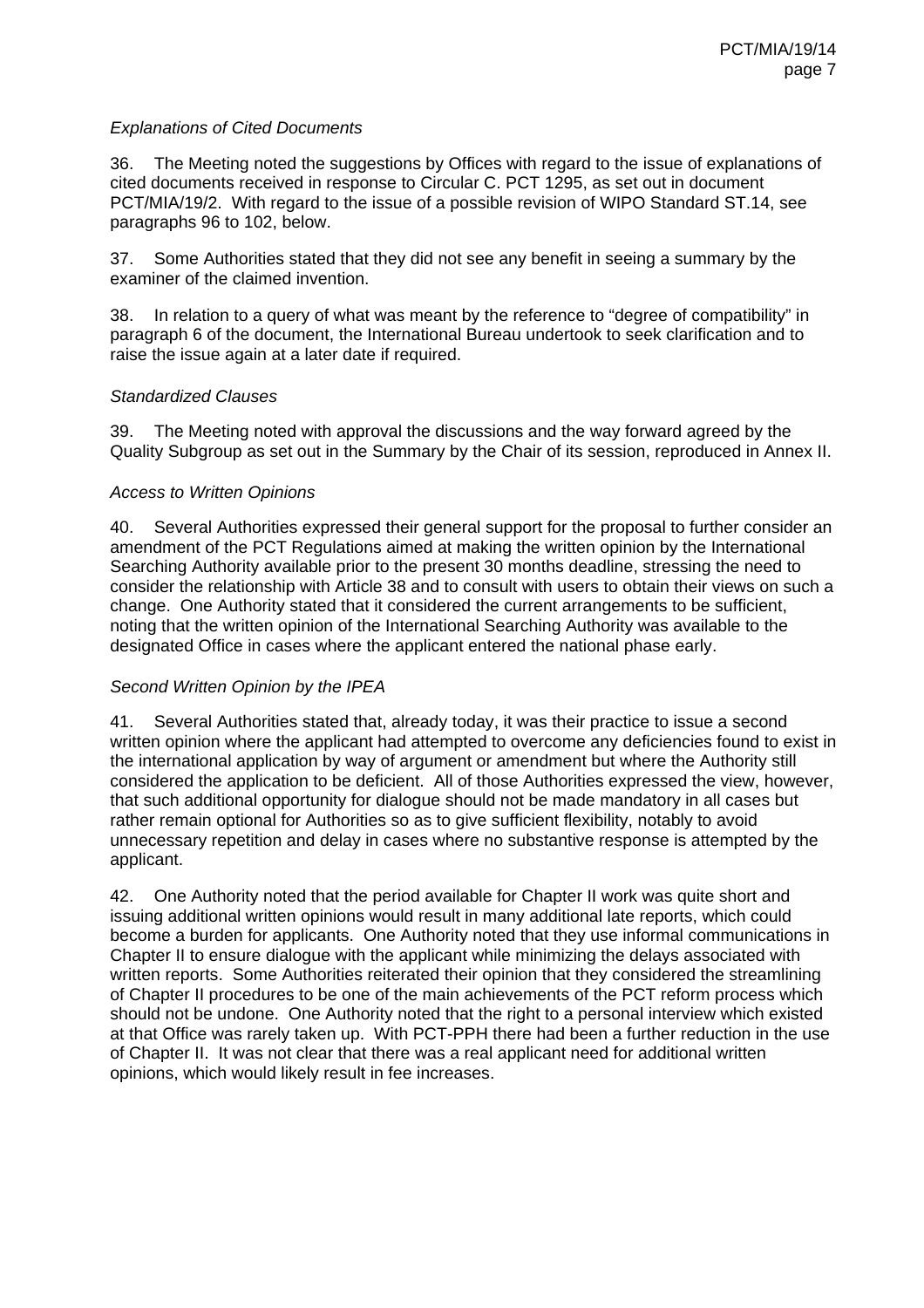### *Incentives to Encourage High Quality Applications and Early Corrections of Defects*

43. The Meeting noted the suggestions by Offices with regard to the issue of incentives to encourage high quality applications and early corrections of defects received in response to Circular C. PCT 1295, as set out in document PCT/MIA/19/2.

44. There was general support for the principle of actions to encourage the filing of international applications of higher quality, with form and content which was easier to process quickly and effectively. However, several Authorities opposed the idea of pre-filing formalities checks, which would be a costly service which would not reduce overall work.

45. There was some interest in the concept of a "defects fee" to give an incentive to check international applications more carefully before filing and to cover the costs of additional processing where defects were found, but several Authorities considered that the costs would be likely to exceed the benefits, or else that they would unduly hit small and medium-sized enterprises and private applicants.

46. Several Authorities indicated that they were opposed to the idea of refunds by the International Authority in cases where a positive written opinion was established since the amount of work involved for the Authority in the international phase was very similar whether the report was positive or negative. One Authority was concerned that offering such refunds might encourage examiners to make spurious arguments to avoid giving a positive report. However, there was support for incentives in the national phase, such as the PPH program, which offered accelerated processing as a benefit to reflect the reduced work which would normally be required by the national Office at that stage.

47. Authorities expressed support for fee differences to encourage the electronic filing of international applications, such as those in the Schedule of Fees under the PCT Regulations and under the America Invents Act.

48. Some Authorities supported the idea of developing better "best practice" guidelines for applicants using the PCT, similar to what had been done for regional processing with the *Handbook of Quality Procedures Before the EPO* (see paragraphs 24 to 27, above).

### **(f) Further Quality-Related Work**

49. The International Bureau welcomed the work which had been begun by the International Authorities, the main points of which had been set out in the summary of the quality subgroup meeting in Annex II, as well as the related work which was under way by those Offices in their individual capacities and other groups, such as the Trilateral and IP5 cooperation. However, the importance of the quality work was such that International Authorities needed to overcome any reservations which they might have about talking about both quality systems and the quality of the resulting work. Metrics were needed to provide a self-reinforcing system of improvement. While this could not be done overnight, it was also not sufficient to wait for the results of the study of each small step before putting issues on the table and taking action to develop further and more meaningful metrics.

50. The International Authorities agreed that this work was important and needed to go ahead, but it was necessary to realize that even the work equivalent to "Phase 1" of the Trilateral study referred to in paragraph 10, above, involved a substantial investment in skilled time. This needed to be done consistently to be useful and it was unlikely that the European Patent Office would have the capacity to provide the analysis for all of the International Authorities in a single year.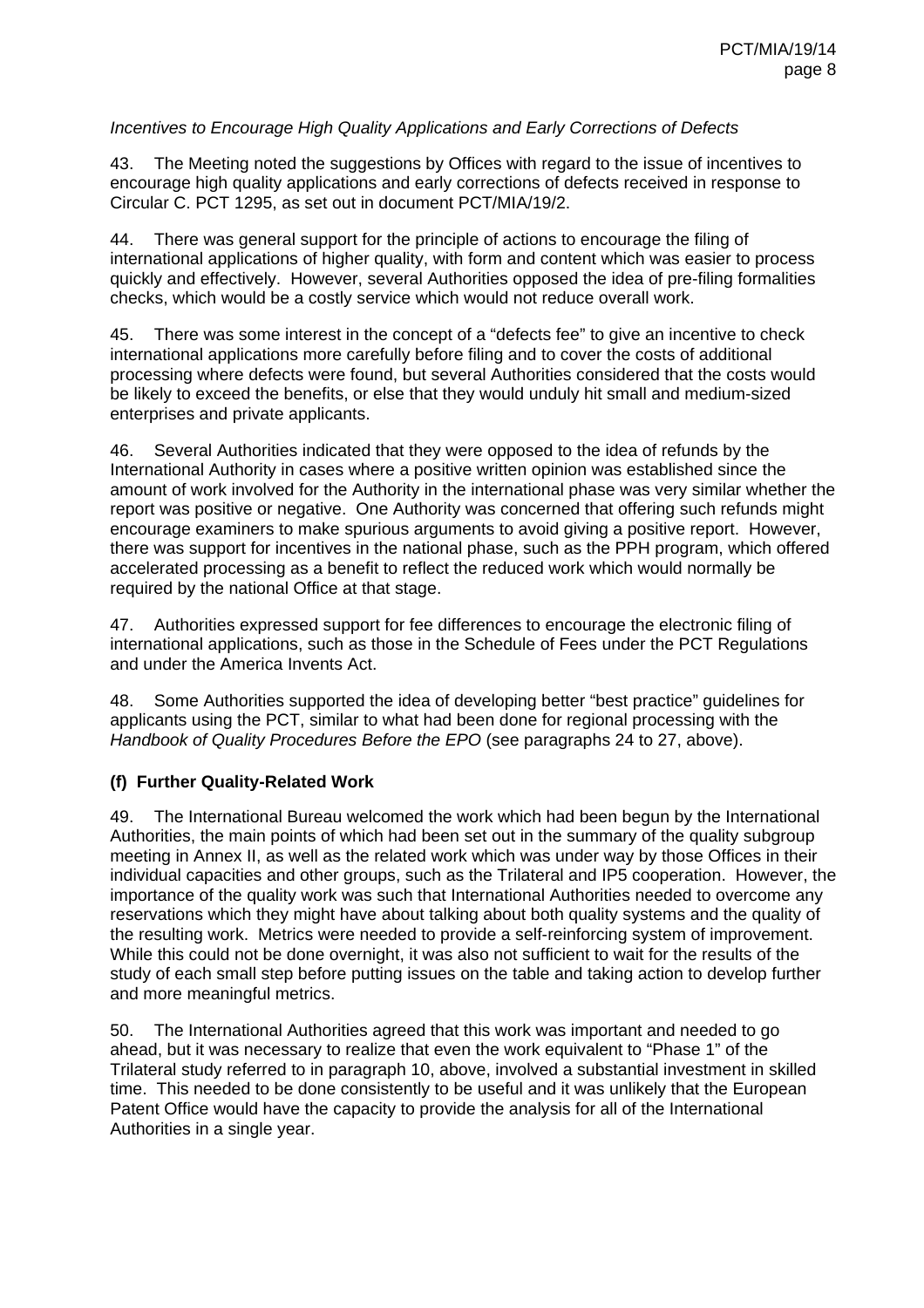51. Several International Authorities stated the importance of moving quickly towards not just the "Phase 1" study of the nature of citations in international search report, but of assessing their usefulness. A simple example of this might be determining the proportion of international applications where the international search report contained only "A" category citations but "X" or "Y" category documents were cited in the national phase. Another International Authority pointed out that this represented only a small part of the question which "Phase 2" sought to address and to do this properly would involve an extremely large amount of work. The International Bureau suggested that it might be worth conducting a small scale project in this area which might be of very limited statistical significance but which would help to determine the data which would need to be collected and the matters which would need to be researched to ensure that it would be possible to conduct a meaningful analysis in the future. Several International Authorities agreed, noting that it was very unlikely that they would have the resources to go back through their files to analyze old data, but that it may be possible to set up systems to collect data as the examination process was in progress to make analysis easier and more meaningful in the future. Some limited detailed analysis of past data might be useful, but most Offices would need to limit analysis of old files to what could be achieved with the data already available.

#### 52. The Meeting agreed:

(a) as recommended by the Quality Subgroup, to proceed with the study proposed by the European Patent Office on a set of characteristics of international search reports established by International Authorities, noting that the resources available to the European Patent Office in 2012 would allow that Office to carry out that study only in respect of search report data from a maximum of two Authorities (in addition to the Authorities belonging to the IP5 group of Offices, which were already the subject of an equivalent ongoing study); the Meeting invited Authorities interested in participating in this study in 2012 and beyond to notify the European Patent Office accordingly:

(b) to request the Quality Subgroup to develop the concept of a pilot project under which Offices willing to participate would analyze the usefulness for the national phase of international search reports, based on a set of quality metrics to be developed by the Subgroup; one possibility might be to identify international search reports containing only "A" citations, where the case entered the national phase without any amendments to the claims and where the national search report contained "X" and/or "Y" citations.

### **ITEM 5: FUTURE DEVELOPMENT OF THE PCT**

#### **(a) Recommendations Endorsed by the Working Group Relating to the Setting Up of a Third Party Observations System and of a Quality Feedback System**

53. Discussions were based on document PCT/MIA/19/3.

54. Several International Authorities reiterated their support for the third party observation system. One Authority noted that there was a strong legitimate interest in being able to make anonymous observations and that this had not caused any difficulty for its own third party observation system.

55. The Meeting noted with approval that the third party observation system was expected to begin operation on July 1, 2012.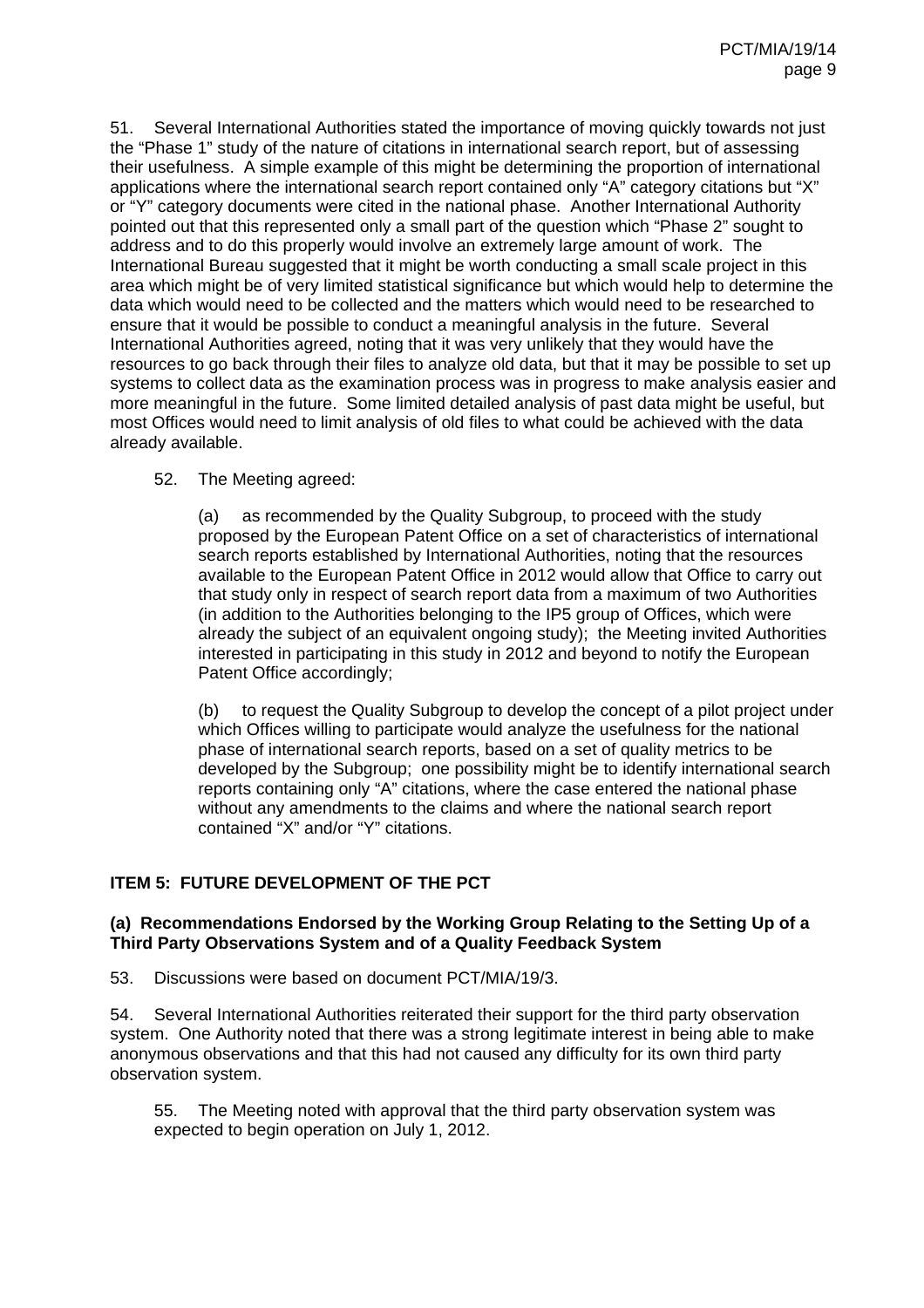56. One International Authority noted that greater information on the effectiveness of international search reports for national phase processing would be valuable for "Phase 2" metrics referred to in paragraphs 10 and 51, above and restated its support for the quality feedback system as long as its use was not mandatory for examiners. Some Authorities restated their position that it might not be considered appropriate for their own examiners to send feedback to other Offices. Another International Authority had concerns about the possibility of problems if feedback was received after a patent had already been granted by the Office which acted as International Searching Authority and also observed that, while it was not intended that feedback should be made public, it might be difficult to refuse to give access if requested. That Authority wondered whether the desired objective might be more effectively achieved using arrangements based on the Common Citation Document.

57. In response to a query from an International Authority, the International Bureau confirmed that the proposed e-mails to the International Authority transmitting quality feedback would identify the designated Office from which the feedback had been sent.

58. Despite the concerns, the Meeting noted that the quality feedback system would be able to commence operation within a timescale similar to that of the third party observation system.

#### **(b) Collaborative Search and Examination Pilot Project – Intermediate Report of Pilot Phase 2**

59. Discussions were based on document PCT/MIA/19/4.

60. The Meeting noted an intermediate report by the European Patent Office on phase 2 of the Collaborative Search and Examination Pilot Project carried out jointly by the European Patent Office, the Korean Intellectual Property Office and the United States Patent and Trademark Office.

61. The first phase had been reported in the previous session of the Meeting (see document PCT/MIA/18/7). The purpose of that phase had been to test the feasibility of the collaborative approach and to gain a qualitative feel for the advantages which might be found. The second pilot was on a larger scale and sought to make a quantitative assessment of the costs and benefits. Eight examiners from each Office were each responsible for eight applications and collaborated in the examination of a further sixteen. This would result in 192 files being processed in total during the pilot.

62. A number of lessons had already been learned concerning operational constraints and differences in practice. EPO examiners had greatly appreciated the feedback received from the partner examiners. In most cases this had resulted in the addition of further citations to the international search report and in two thirds of cases even amendments to the written opinions. In most cases, the examiners had spent more time on these cases than they would have done on a normal one. The substantive conclusions had yet to be analyzed. Questionnaires had been sent to the applicants involved, but the responses had yet to be received and assessed.

63. The representative of the United States Patent and Trademark Office stated that the USPTO considered that this pilot was an example of true worksharing, with duties shared through the entire process. The Office was very optimistic at the prospect for quality improvements. At the end of the first phase it had been concluded that virtually no national phase search work was needed on the international applications which had been through the process. As stated in the working document, the price of the work conducted appeared to be 2 to 3 times the cost of a normal search but it was hoped that this could be reduced in a production-scale environment. Contributing examiners took less time on their collaboration than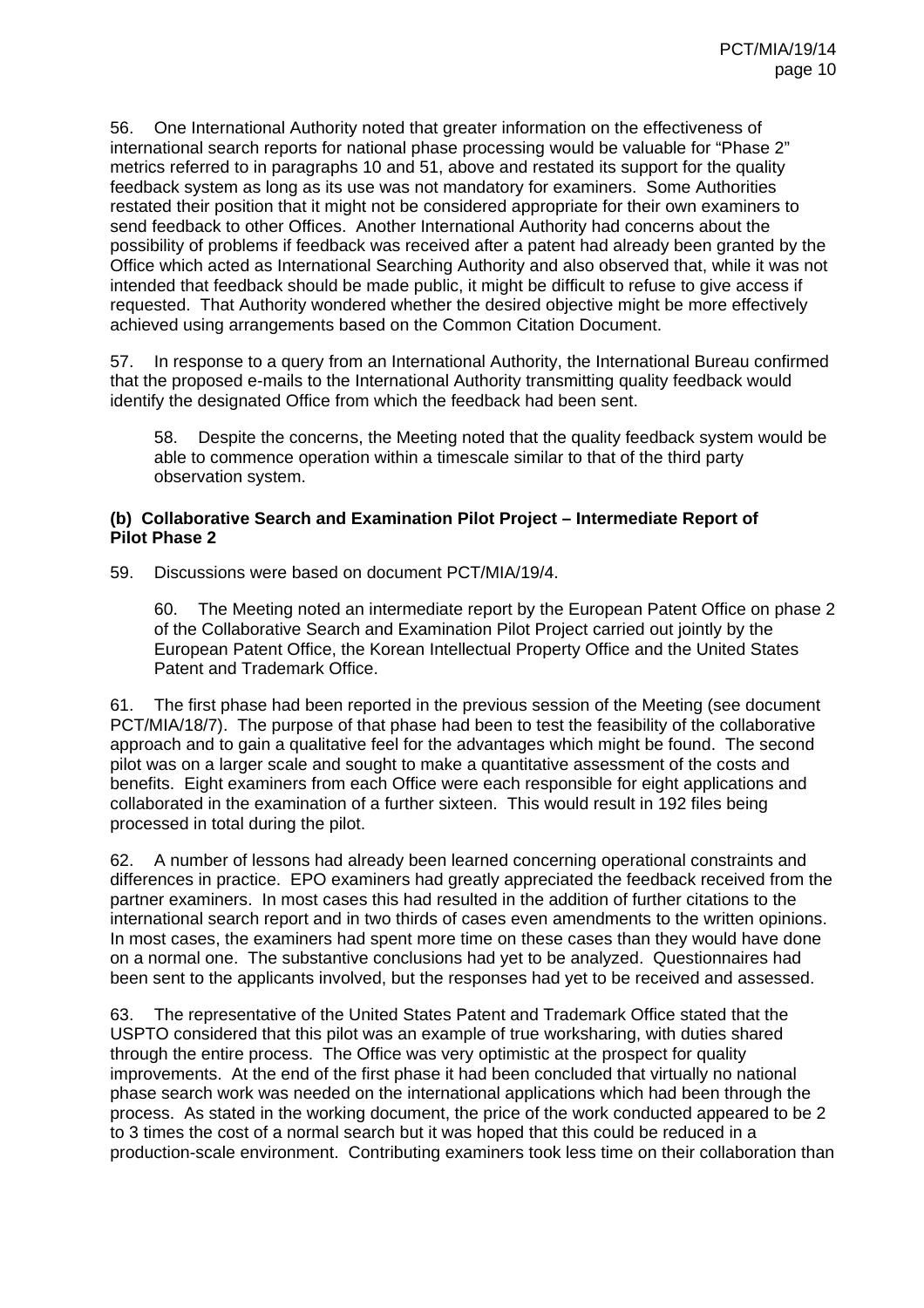they would on a search that they conducted for themselves but ended up with a product which they felt able to use.

64. Another International Authority noted that this approach had some similarities with internal arrangements where a group of examiners from one Office came together to formulate a search strategy. This was a matter which had been raised in the quality subgroup and should be considered further.

### **(c) Search Strategy Information in the PCT**

65. Discussions were based on document PCT/MIA/19/5.

66. Several International Authorities stated their intention to make their search strategies available to the International Bureau as soon as possible. Another Authority stated that the strategies which it recorded were in a form designed only to assist internal processes. While it was in discussion with other Authorities on appropriate manners and means for sharing search strategies, it did not yet consider it appropriate to do so.

67. Recalling discussions in the quality subgroup, the International Bureau stated that International Authorities would be welcome to provide any information which they considered appropriate to help others understand the contents of their search strategies and the International Bureau would make such information available in association with PATENTSCOPE when the search strategies started to be published.

68. The Meeting agreed that those Authorities which were willing should begin to provide their search strategies to the International Bureau in whatever form they might be available and that the International Bureau should make them available on PATENTSCOPE. The International Bureau should also publish any explanation provided by International Authorities of the contents of their search strategy and how best to understand and use it.

## **(d) Any Other Issues**

69. The representative of the European Patent Office stated that the EPO would, once sufficient experience had been gained, provide a report on its recently introduced procedure to require applicants entering the regional phase to address any outstanding issues in the international preliminary report on patentability.

## **ITEM 6: REVIEW OF SUPPLEMENTARY INTERNATIONAL SEARCH**

70. Discussions were based on document PCT/MIA/19/6.

71. The International Bureau gave a preliminary report on the responses by Authorities, Offices and users of the supplementary international search system received in reply to Circular C. PCT 1329. Up to that point, responses had been received from around 20 Offices, 1 user group and 3 applicants who had used the system. Reasons for filing requests for supplementary international search included interest in Russian documentation, interest in search of subject matter which had not been searched under Rule 39 by the main International Searching Authority and one case where a supplementary international search had been sought as an alternative to paying supplementary fees to the main International Searching Authority following a finding of lack of unity of invention. User experiences had generally been good. Most reports had been received on time, though there were no specific comments from users on the quality of the reports. All of the reports so far had been established in English. The Offices offering the service stated that they always took the main international search into account when it was available, but it was too late in a regrettably large proportion of cases.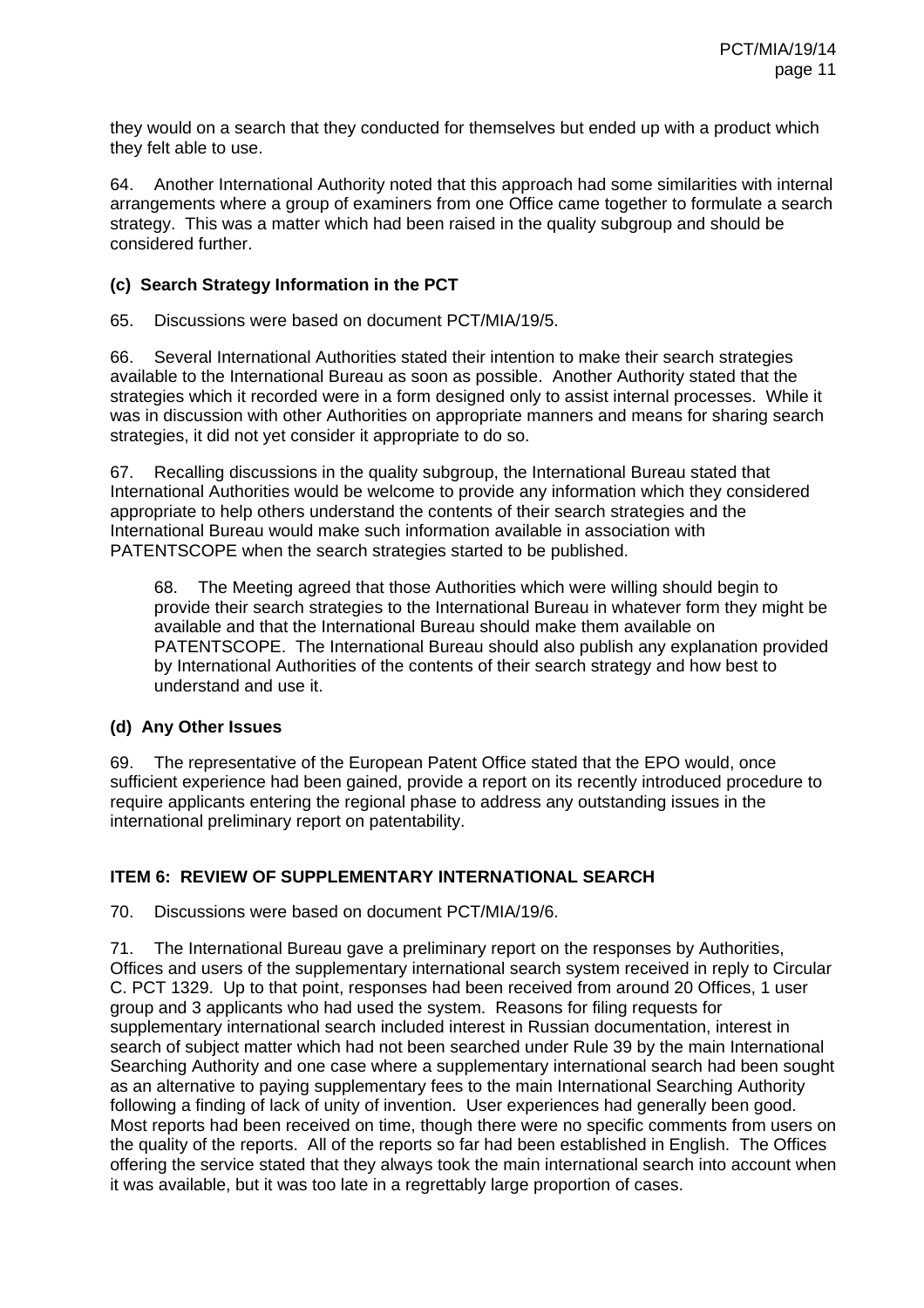72. Reasons given by the relevant International Searching Authorities for not offering the service included workload problems and concerns that it would involve duplication of work and distracted from the focus of attention on improving the main international search. The Korean Intellectual Property Office (subject to workload issues) and the State Intellectual Property Office of the People's Republic of China had indicated that they were considering offering the service in the future, as well as the Egypt Patent Office once it had started acting as an International Authority.

73. Very few international applications with supplementary international search reports had yet begun processing in the national phase. However, 2 Offices offered limited feedback; one found that the supplementary search report had cited useful documents not found in the main international search report, whereas the other Office had found the supplementary search report essentially to be a duplicate of the main report.

74. Reasons given for low uptake included high cost, lack of national phase recognition of the additional work, the limited range of additional language skills on offer through the service (Asian and Portuguese language documentation searches were particularly sought), insufficient awareness, the sufficiency of the main international search and the lateness of the main international search. Suggestions for changes were essentially the counter to these points, together with interest in covering areas such as software and business method applications which may not be searched by the International Authorities normally available to some applicants. Collaborative search was also a possible alternative development.

75. The responses to the Circular had also included comments hoping for the extension of the Patent Prosecution Highway to a wider range of Offices and for improvements to the timeliness of Chapter II reports for those international applications which used the latter service.

76. The representative of the Federal Service for Intellectual Property of the Russian Federation (Rospatent) noted that it was the largest provider of supplementary international searches and felt that the service was very useful for applicants to get prior art in specific languages or specific technology areas. This could often provide advantages on national phase entry. Rospatent offered searches primarily on Russian and former Soviet Union documentation as well as the possibility of full searches including the PCT minimum documentation in cases where the main International Searching Authority had made a declaration that no international search report would be established because of certain subject matter. The supplementary international searches had been on international applications from a range of countries and some major companies. The largest number by country of origin came from Spain and by International Searching Authority from the European Patent Office. The searches had uncovered a number of additional X category documents. For the future of the service, Rospatent suggested that accelerated national phase procedures should be available for international applications having used the service, that fee reductions should be available in the national phase and that the timing of the deadline for request should be adjusted to ensure that it was always possible to receive the international search report before deciding whether or not to request supplementary international search.

77. Some International Authorities emphasized the importance of reviewing the supplementary international search system, both from the point of view of its low use and from the fact that many participating Authorities offered full searches, rather than true supplementary searches, which implied automatic duplication of work and an assumption that the original international search was not of a sufficiently high quality.

78. Issues which one or more International Authorities indicated as appropriate to consider included:

(a) the cost of a supplementary international search;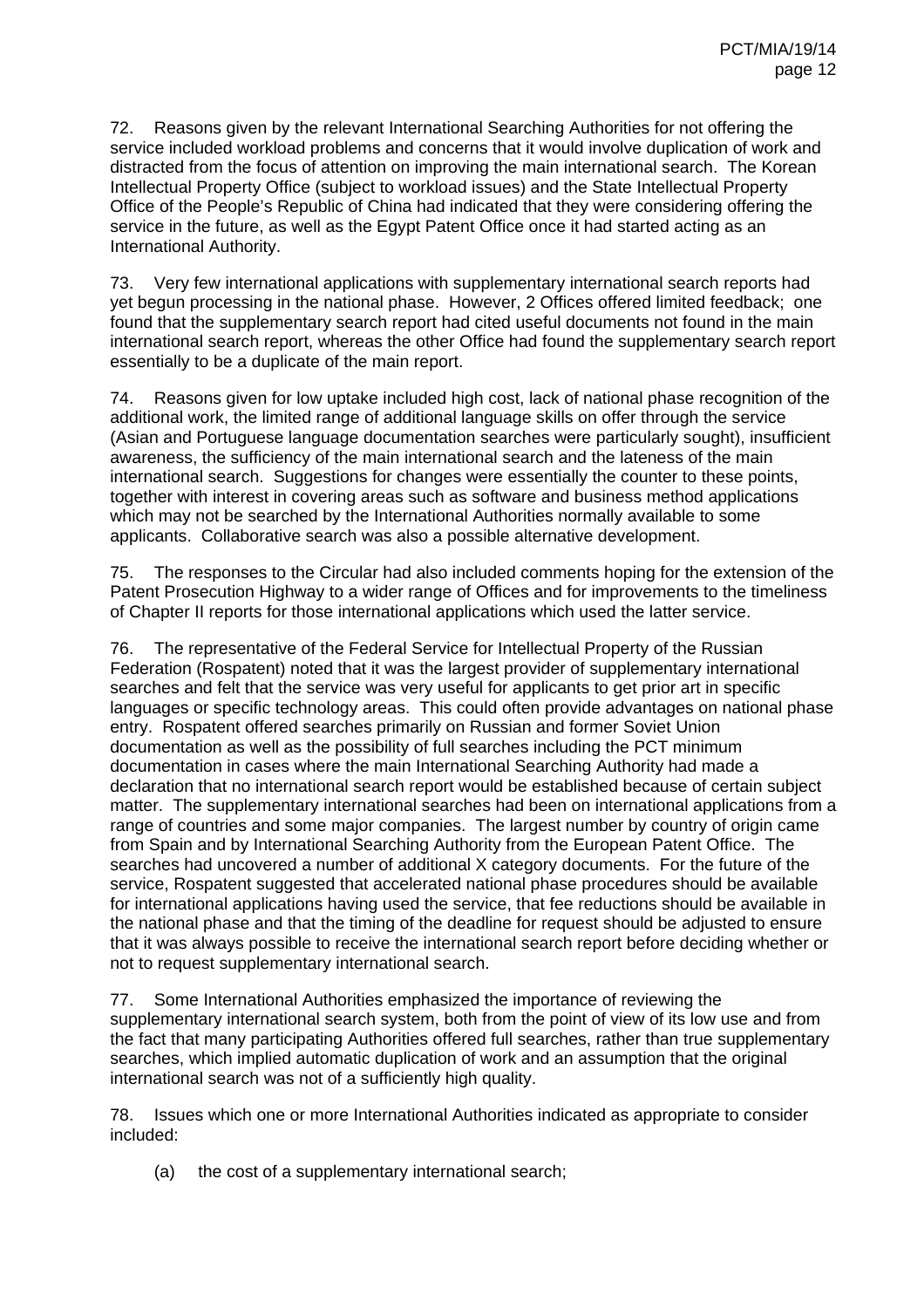(b) the scope of an international search: finding appropriate sets of documentation which an International Authority can usefully search to extend what can be expected to have been searched by the main International Searching Authority;

(c) the language specializations of participating Offices;

(d) the timing of the deadline for requesting searches in relation to main international searches which may be delivered late;

(e) incentives in the national phase for seeking improved searches in the international phase;

(f) more flexible handling of unity of invention; and

(g) awareness of the system – advertising might include issuing standard flyers with forms such as PCT/ISA/220.

#### **ITEM 7: PCT MINIMUM DOCUMENTATION – DEFINITION AND EXTENT OF PATENT LITERATURE**

79. Discussions were based on documents PCT/MIA/19/7 and 7 Add.

80. All International Authorities which took the floor supported the general principle behind the proposal to encourage PCT Contracting States to make their patent documentation readily available in a common electronic format which would be easy to load into search databases, and to add this documentation to the PCT minimum documentation. It was suggested that this would improve the quality of the search and also the confidence of those Contracting States in the system. However, the specific details would need careful consideration. Some of the main concerns included the following.

(a) This work needed to be carefully coordinated with the IP5 common documentation task.

(b) The "authority file" needed to be as simple as possible.

(c) The period within which International Authorities would be expected to have new documentation included in their search systems needed careful review.

(d) It would be important to ensure that the documentation formats and related information were suitable for private sector search database suppliers (which were used by many International Authorities) as well as for the International Authorities themselves.

(e) Defining character sets may be an issue.

(f) Utility models would be a particularly important part of the project.

(g) Careful consideration would be needed of what information was desirable and what was essential for a national collection to be included in the minimum documentation.

(h) Reliable arrangements were required to ensure the availability and updating of IPC codes for all documents.

(i) Careful consideration was needed to how many deliveries of documentation updates and over what period would be required before it could be assumed that a national Office's systems for delivering new documentation were reliable.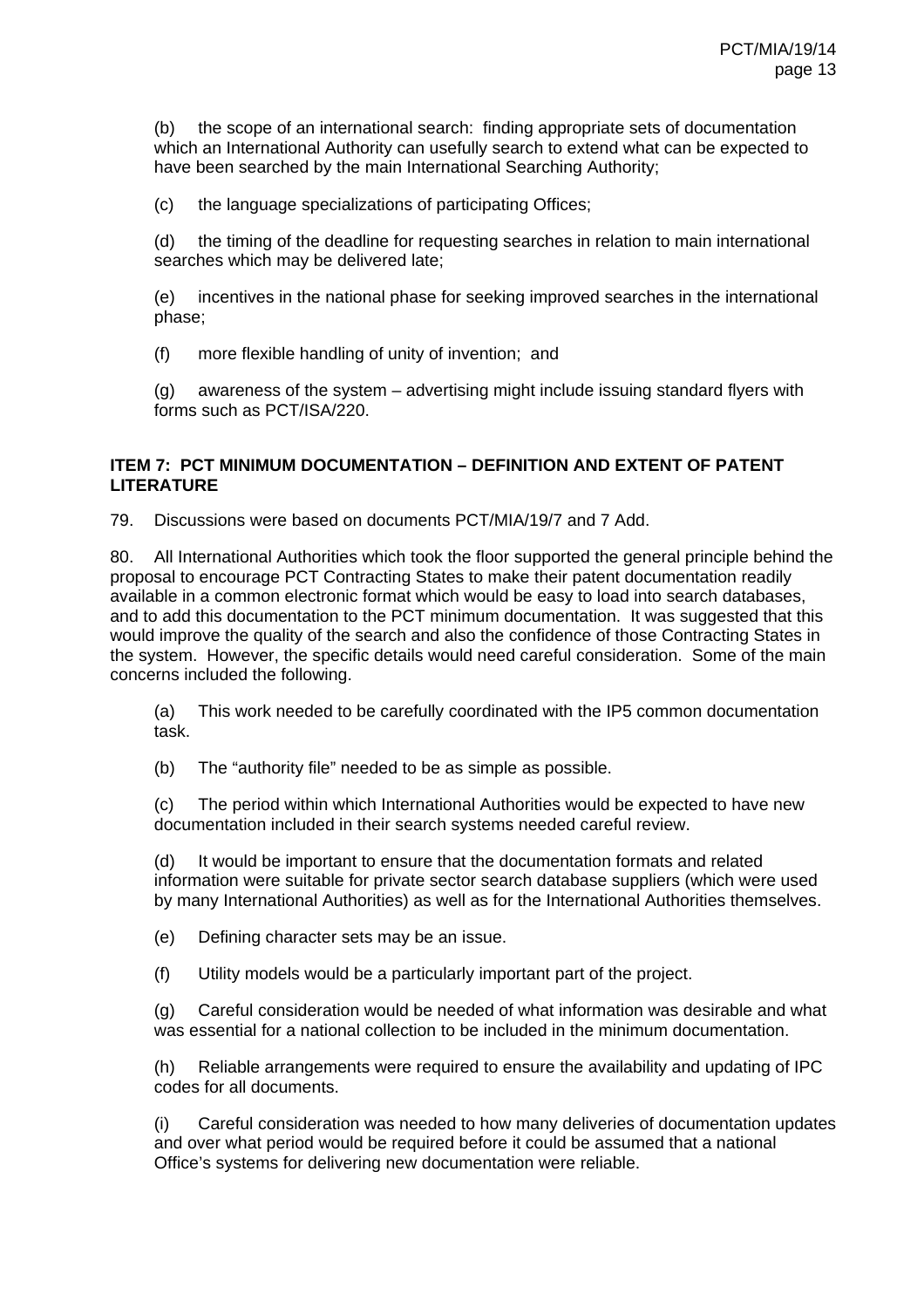(j) It may be desirable to seek approval by the PCT Assembly for new documentation collections, or at least to provide a formal notification to the Assembly.

(k) Standardization of the appropriate format of publication numbers for use in databases would be highly desirable.

(l) Careful consideration was required of how to deal with both corrected publications and corrected information concerning publications.

81. The Meeting agreed that the International Bureau should issue a Circular inviting International Authorities to nominate representatives for a task force to consider the technical issues set out in the document. Further consideration might also be required for other matters, such as effective classification of the documentation concerned.

## **ITEM 8: PCT SEQUENCE LISTING STANDARD**

82. Discussions were based on documents PCT/MIA/19/8 and 8 Add.

83. The Meeting noted a progress report by the European Patent Office (in its role as the leader of the corresponding Task Force of WIPO's Committee on WIPO Standards (CWS)) on the development of a WIPO standard for the presentation of sequence listings in XML format. Considerable progress had been made and a final proposal was expected to be posted shortly. The proposed new XML standard had a number of differences from ST.25, structurally in the arrangement of procedural and definition of listings, and substantively in the contents of the biotechnological aspects. It would be possible to represent structures which were not possible in ST.25 and it offered the benefit of alignment with the XML standards used in relation to industry databases.

84. Most International Authorities which took the floor expressed support for the new standard since it offered the opportunity to improve searching facilities and to handle types of sequence listing which were not currently possible. However, opinions differed on the most appropriate way of bringing the standard into use for the PCT.

85. Some Authorities wished to bring it into use as quickly as possible in any particular receiving Office in order to be able to benefit from its improved features quickly, noting that the BISSAP software developed by the EPO allowed users to select either output format and to convert between the two.

86. Others were concerned that a "clean" transition was needed in order to ensure reliable processing. One of the benefits of ST.25 was that it was a common standard accepted across all receiving Offices, International Authorities and designated Offices. It was not clear whether conversion would indeed be possible in all cases between ST.25 and the new XML standard. On the face of it, the new features in the XML standard would mean that this would not be possible for at least some sequences. Furthermore, one International Authority was concerned that differences in the bibliographic data embedded within files according to the two standards might make it difficult for applicants having filed in one format to produce a listing in the other format for the purpose of a national phase which did not accept the original since it might involve adding information which was not included in either the original sequence listing or the main part of the description. Careful study was needed. Ideally, a good range of example listings should be provided for testing and to ensure that the issues were properly understood, covering especially sequences which included features new to the XML standard.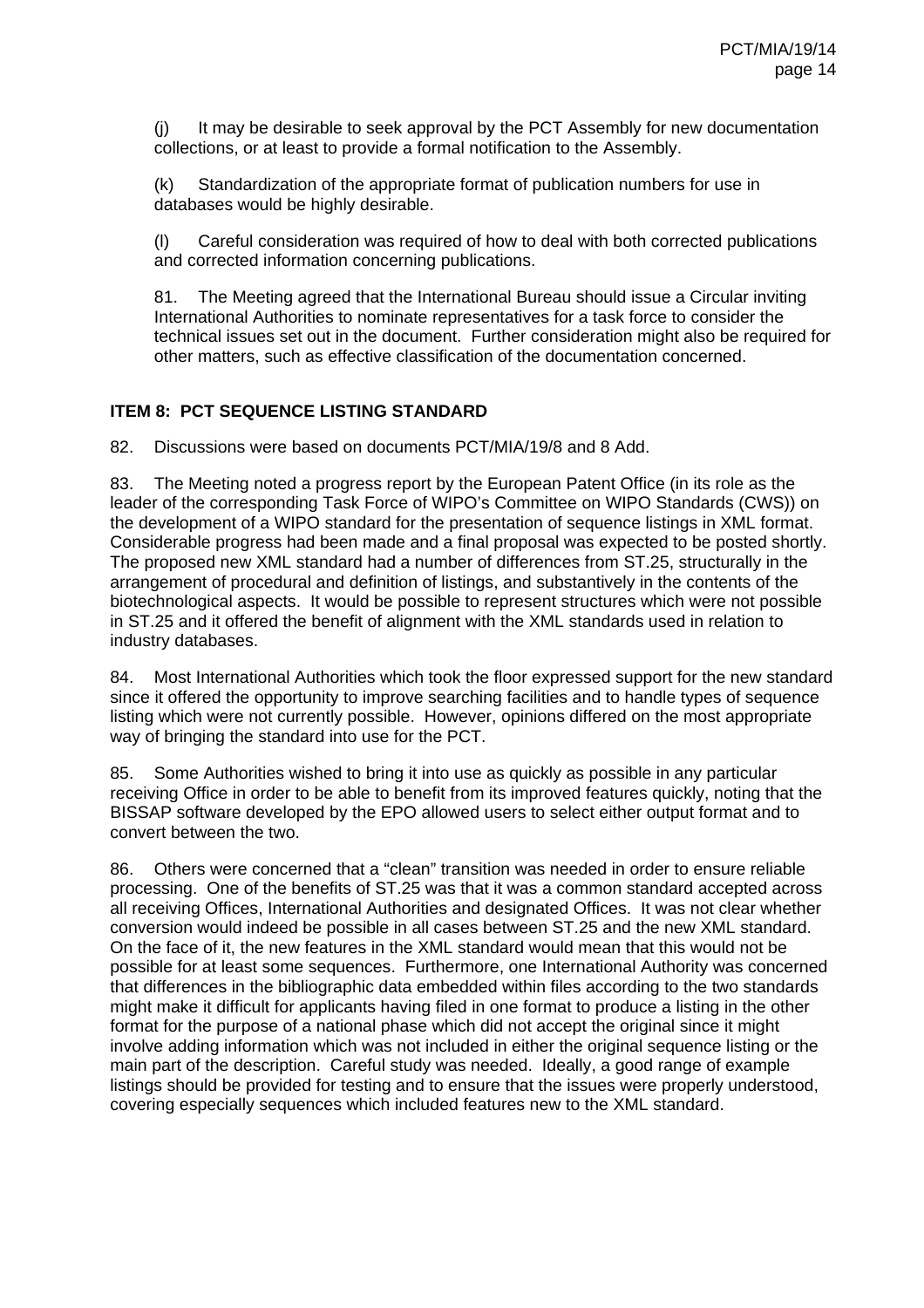#### 87. The Meeting agreed that:

(a) it would be preferable if the CWS Task Force, before concluding its work on the development of the new XML standard, would also look into the issue of whether it will be possible for any tool to be developed which would allow for the easy and complete conversion of sequence listings filed in one format (ST.25 or XML) into the other;

(b) based on the conclusions reached by the Task Force on the issue of the feasibility of developing a conversion tool, the appropriate PCT bodies should commence a discussion on the most appropriate mechanism for transition from ST.25 to the new XML standard.

#### **ITEM 9: COLOR DRAWINGS IN INTERNATIONAL APPLICATIONS**

88. Discussions were based on document PCT/MIA/19/9.

89. The International Authorities which took the floor all confirmed their view that in principle it was important to allow the use of color drawings in international applications. This would make drafting the application easier in some cases for applicants and assist understanding of the invention by examiners and third parties. However, only one International Authority (the Korean Intellectual Property Office) was currently fully able to handle color drawings. Some other International Authorities had projects under way to allow their use, but expected it to be some years before all the technical and legal issues had been addressed. Several International Authorities were able to receive color drawings in an initial filing, which was technically relatively cheap and simple, but required black and white replacement drawings before any further processing could take place, a process that could result in an additional burden to applicants. One International Authority believed that it could overcome the technical barriers relatively easily but that legal changes would be difficult.

90. In introducing a system, it would be necessary to give good notice of an intended start date in order to permit International Authorities to schedule their legal and technical work properly. Furthermore, careful planning would be needed to take account of the fact that there would inevitably be designated Offices which would continue to require black and white documents. Conversion to black and white would typically require the preparation of completely new documents since automatic conversions would frequently be inadequate.

91. The Meeting:

(a) noted a summary of responses to Circular C. PCT 1317 which had been received by the International Bureau;

(b) affirmed the importance of work to allow the use of color drawings in the PCT system, while recognizing the time, cost and legal issues which would be involved; and

(c) noted that a proposal would need to balance the convenience to applicants of a system where color drawings could be used in all Offices during both the international and national phases against the time which would be involved in overcoming all of the legal and technical barriers to achieve this.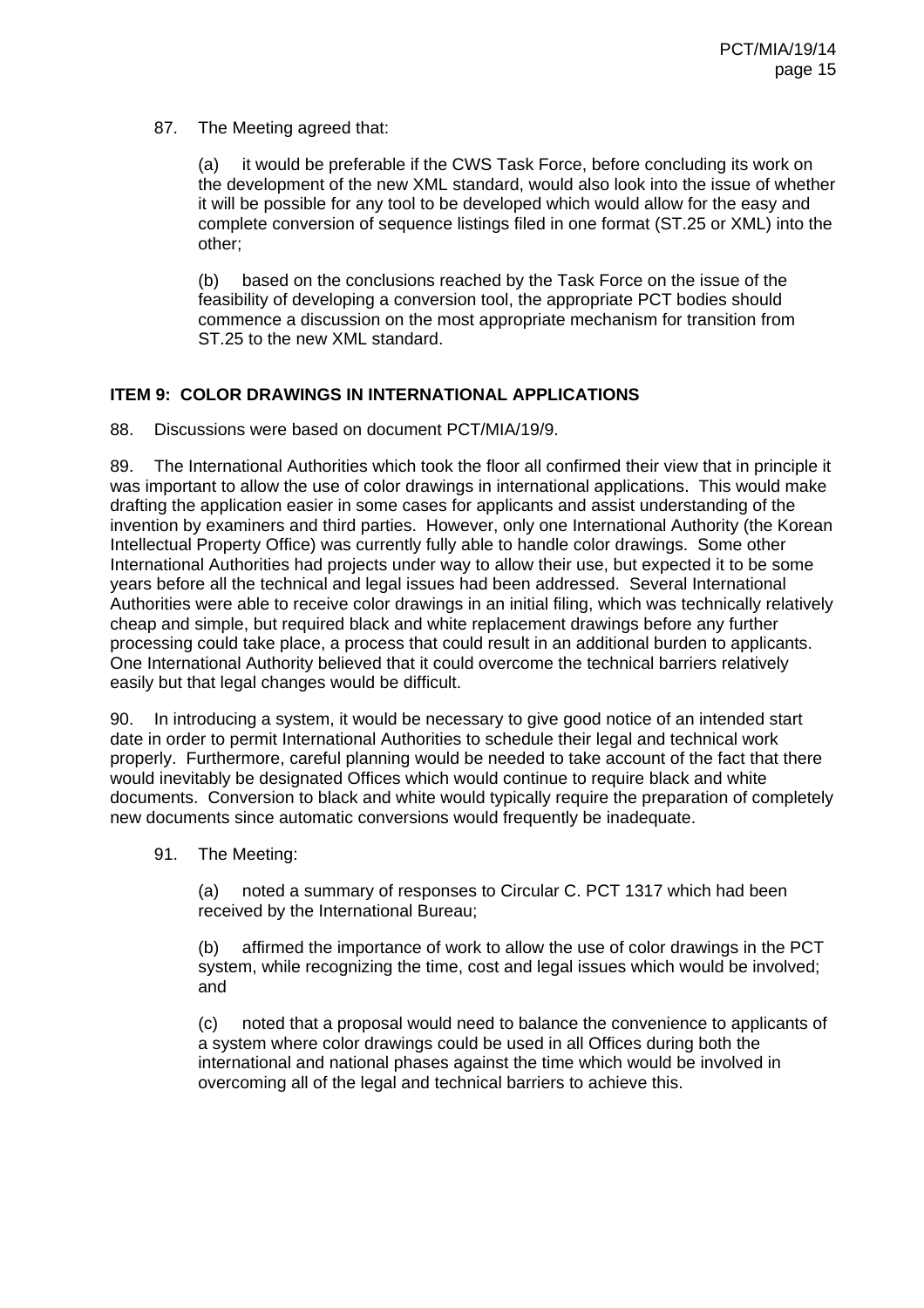### **ITEM 10: PCT ONLINE SERVICES (ePCT)**

92. Discussions were based on document PCT/MIA/19/10 and a demonstration of the current ePCT applicant portal by the International Bureau.

93. The Meeting welcomed the information on the current state of work and recognized the importance of such developments to communications with and between Offices as well as between the applicant and International Bureau. The International Bureau invited International Authorities to engage in an ongoing discussion with the International Bureau to determine ways to make the overall system more effective for applicants and Offices alike. For International Authorities, the International Bureau was particularly interested in the machine interfaces and data which should be communicated to make the most effective use of each others' local systems.

94. The representative of the Korean Intellectual Property Office (KIPO) recalled that KIPO had been involved in the development and distribution of the PCT-ROAD receiving Office software since 2005 and hoped that this could be used with ePCT.

95. Some International Authorities expressed their hope to work closely with the International Bureau in developing their IT systems so as to reduce development costs and to improve the functionality of the system for both Offices and applicants by improving the sharing of information between the systems of Offices having a role in international phase processing.

### **ITEM 11: REVISION OF WIPO STANDARD ST.14**

96. Discussions were based on document PCT/MIA/19/11.

97. Most International Authorities considered that it would be useful to review WIPO Standard ST.14 to ensure that it met the needs of today's patent system, though there were differences of opinion in exactly what was needed.

98. Most International Authorities supported the principle of distinguishing between documents currently cited as category "X" for novelty and those cited for inventive step, considering it a useful distinction, particularly in the light of development of systems such as the Common Citation Document, though the particular letter "I" might not be appropriate since in some fonts it could be mistaken for "L". However, some International Authorities were concerned that the use of category "X" was well established and either usage implied that the document might constitute a reason for refusal of the relevant claim, or else that distinguishing might be an unnecessary burden on the examiner. One International Authority suggested that it would also be useful to consider the grouping of "Y" category documents to ensure that it was clear how they were supposed to be used together.

99. There was some support for the clarification of the use of "O", "E" and "P", though one Authority was doubtful that it was necessary, provided that they met the need of indicating that careful assessment was required in the national phase in accordance with the particulars of the relevant national law. One Authority suggested that, rather than extending the use of "E" or introducing a new category for documents of the same date, it may be desirable to use the code "L" and give the reason for the citation according to the definition of that term.

100. There was some desire to ensure that the standards for citation of non-patent literature were appropriate, but concern to ensure that the system should not be directly bound by ISO 690:2010, which had not been developed specifically for the needs of search reports and other patent system needs.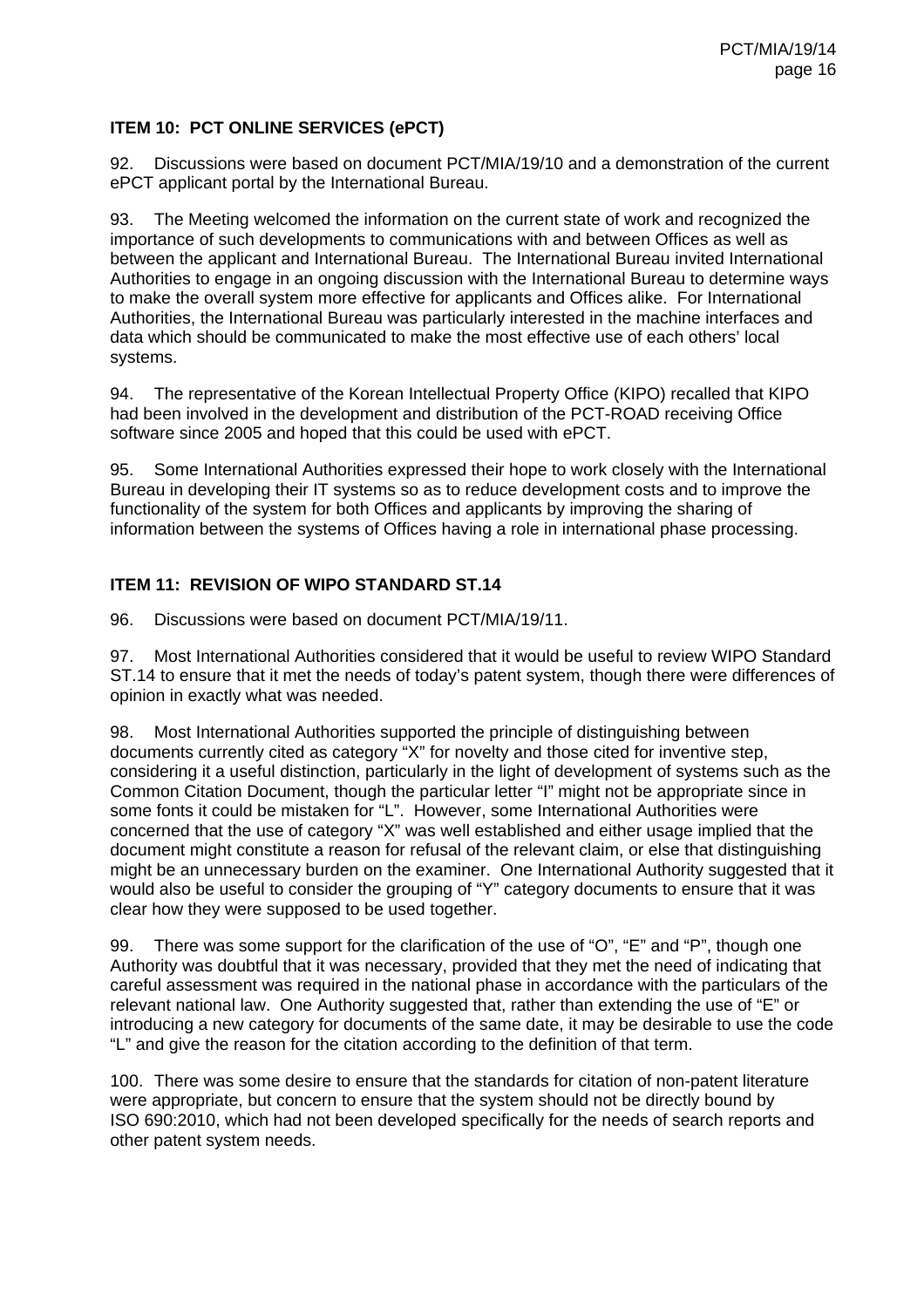101. One International Authority suggested that the International Bureau would be a suitable task force leader. The International Bureau responded that this was a matter for the Committee on WIPO Standards, but that the International Bureau would prefer not to take on this task if the mandate of the task force extended beyond the definitions of citation categories and also included the standards for citation of non-patent literature since it lacked the expertise gained through day to day engagement with this complex subject.

102. While some International Authorities expressed certain reservations, the Meeting recommended that the International Bureau should propose the creation of a task force under the Committee on WIPO Standards to consider revision of WIPO Standard ST.14. The draft mandate of such a task force should extend to all matters within the scope of ST.14, including the definition of citation categories and the recommended presentation of non-patent literature.

### **ITEM 12: FUTURE WORK**

103. The Meeting noted that the next session was expected to be convened in February or March 2013, probably immediately following a meeting of the Quality Subgroup. In the absence of alternative proposals from an International Authority, the meeting would be held in Geneva.

### **ITEM 13: SUMMARY BY THE CHAIR**

104. The Meeting noted the Summary by the Chair (document PCT/MIA/19/13).

### **ITEM 14: CLOSING OF THE SESSION**

105. The Meeting closed February 9, 2012.

*106. The Meeting adopted this report by correspondence.* 

[Annex follows]

 $\overline{a}$ 1 The presentations are available on WIPO's website at *http://www.wipo.int/meetings/en/details.jsp?meeting\_code=pct/mia/19*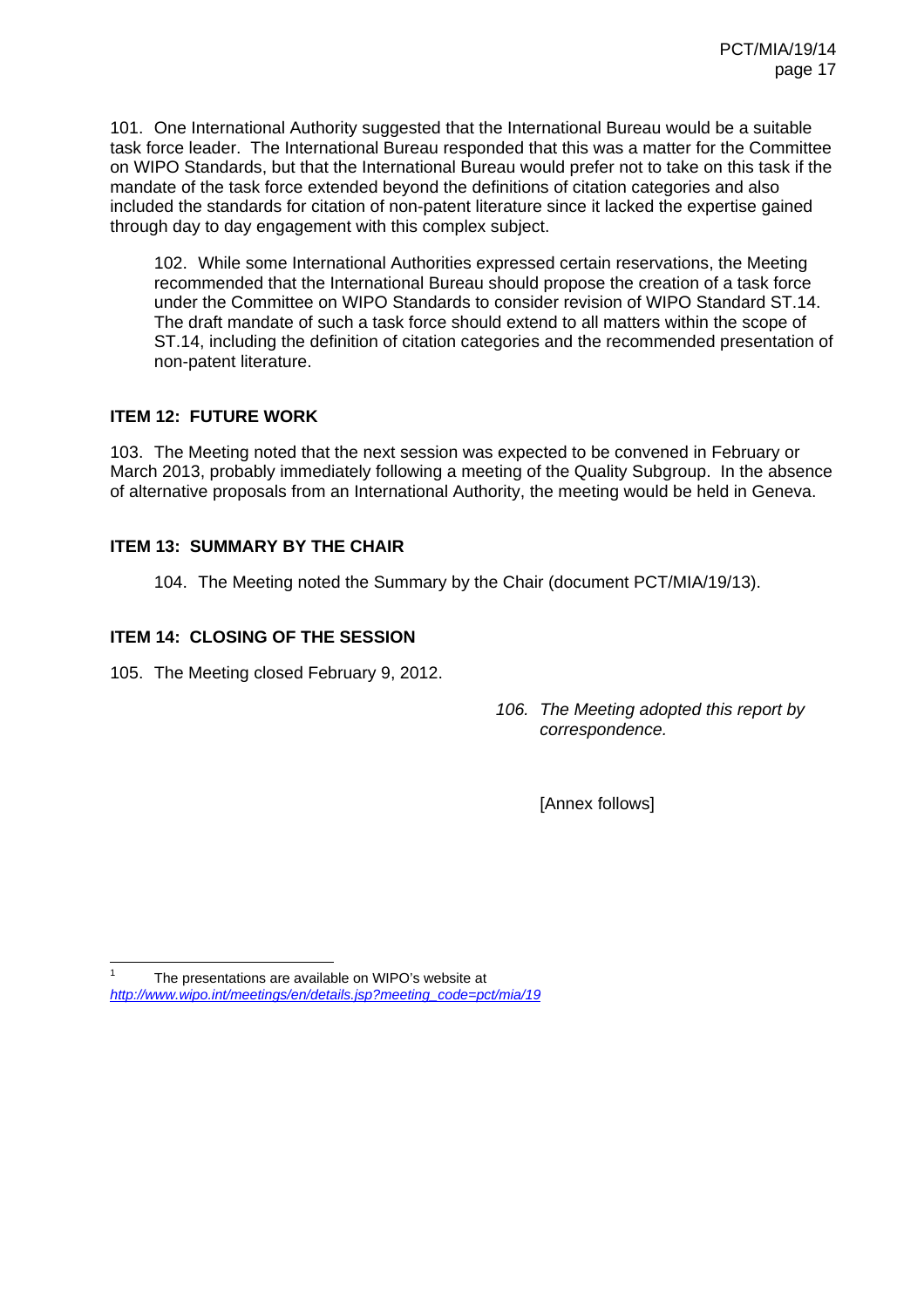#### ANNEX I

### LIST OF PARTICIPANTS

### **I. INTERNATIONAL AUTHORITIES**

(in the English alphabetical order of their names)

#### AUSTRIAN PATENT OFFICE

Katharina FASTENBAUER (Mrs.), Head, Patent Support and PCT Department

BRAZILIAN NATIONAL INSTITUTE OF INDUSTRIAL PROPERTY Luiz Otávio BEAKLINI, Coordinator for Total Quality Procedures Leonardo GOMES DE SOUZA, PCT Expert, Directorate of Patents

CANADIAN INTELLECTUAL PROPERTY OFFICE

Kathleen MURPHY (Ms.), Program Manager, International

### EGYPTIAN PATENT OFFICE, ACADEMY OF SCIENTIFIC RESEARCH AND TECHNOLOGY

Rasha Hamdy Abdel Hamid ABDEL MAGID (Mrs.), Technical Examiner

### EUROPEAN PATENT OFFICE

Milena LONATI (Ms.), Principal Director Quality Management / Head of delegation Eugen STOHR, Director, International Legal Affairs – PCT Mark WEAVER, Director, Directorate 2.0.21, Practice and Procedure Camille BOGLIOLO, Lawyer, International Legal Affairs – PCT

### FEDERAL SERVICE FOR INTELLECTUAL PROPERTY OF THE RUSSIAN FEDERATION (ROSPATENT)

Andrey ZHURAVLEV, Deputy Director, Federal Institute of Industrial Property

Gennady NEGULYAEV, Senior Researcher, Federal Institute of Industrial Property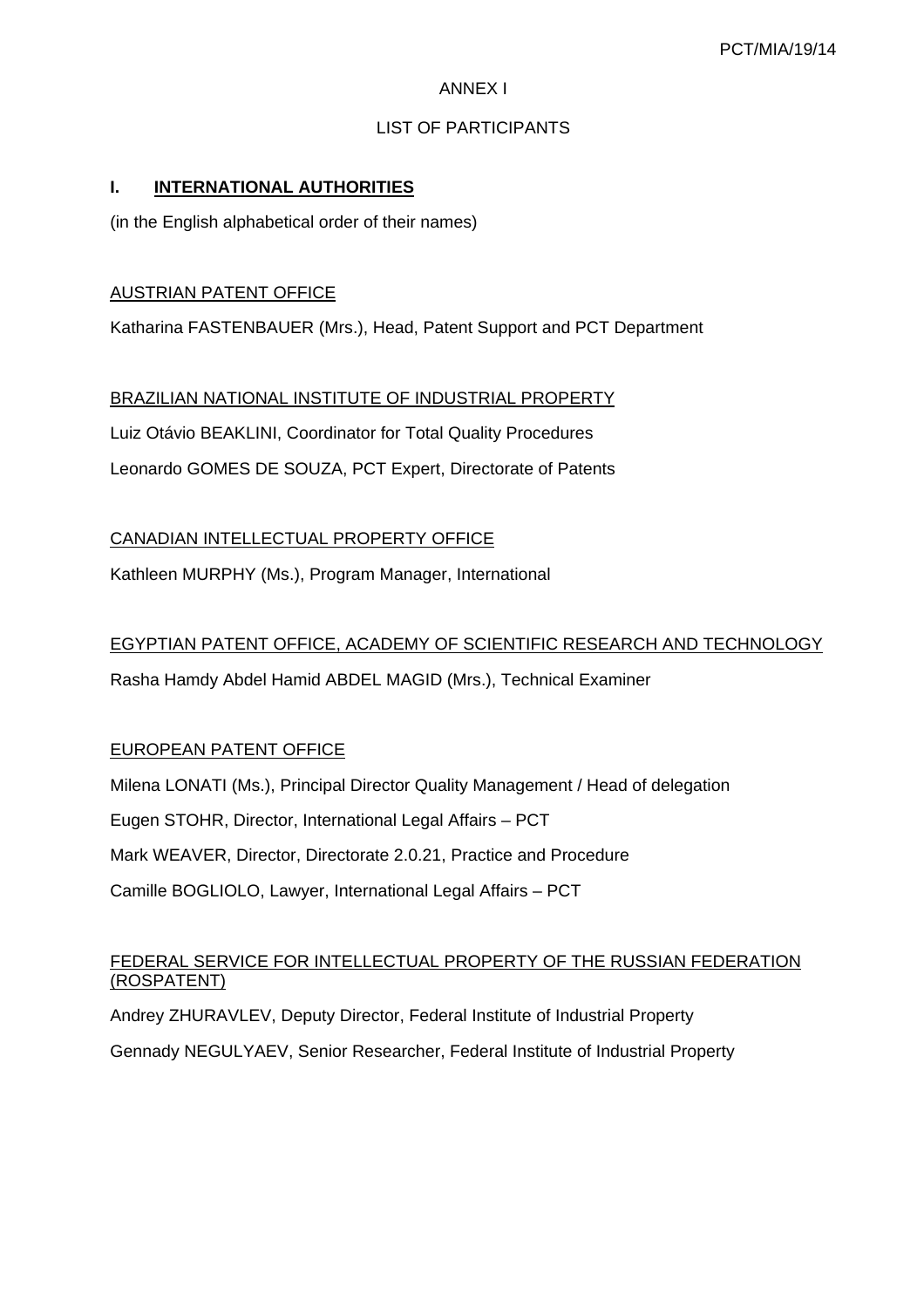### IP AUSTRALIA

Fatima BEATTIE (Ms.), Deputy Director General Greg POWELL, Supervising Examiner Julie GALE (Ms.), Acting IP Rights Quality Review Manager, Quality Improvement Section Tharu FERNANDO (Ms.), Senior Examiner of patents Julia HU (Ms.), International ICT Cooperation Andrew WILKINSON, International Policy & Cooperation

## ISRAEL PATENT OFFICE, MINISTRY OF JUSTICE

Michael BART, Head, PCT Division

### JAPAN PATENT OFFICE

Nari NAKASHIMA, Director, Quality Management Office, Administrative Affairs Division, First Patent Examination Department

Kotaro HISAJIMA, Deputy Director, Quality Management Office, Administrative Affairs Division, First Patent Examination Department

Tatsuya TADA, Deputy Director, Examination Standards Office, Administrative Affairs Division, First Patent Examination Department

### KOREAN INTELLECTUAL PROPERTY OFFICE

JO, Jae Shin, Director, Patent Examination Cooperation Division, Electric & Electronic Exam Bureau

KIM, Jongkyoo, Deputy Director, Patent Examination Cooperation Division, Electric & Electronic Exam Bureau

YEO, Un Yong, Assistant Director, International Application Division, International Cooperation & Customer Support Bureau

NATIONAL BOARD OF PATENTS AND REGISTRATION OF FINLAND

Juha REKOLA, Development Director

Riitta LARJA (Ms.), Deputy Head of Division

### NORDIC PATENT INSTITUTE

Grétar Ingi GRETARSSON, Vice-Director, Nordic Patent Institute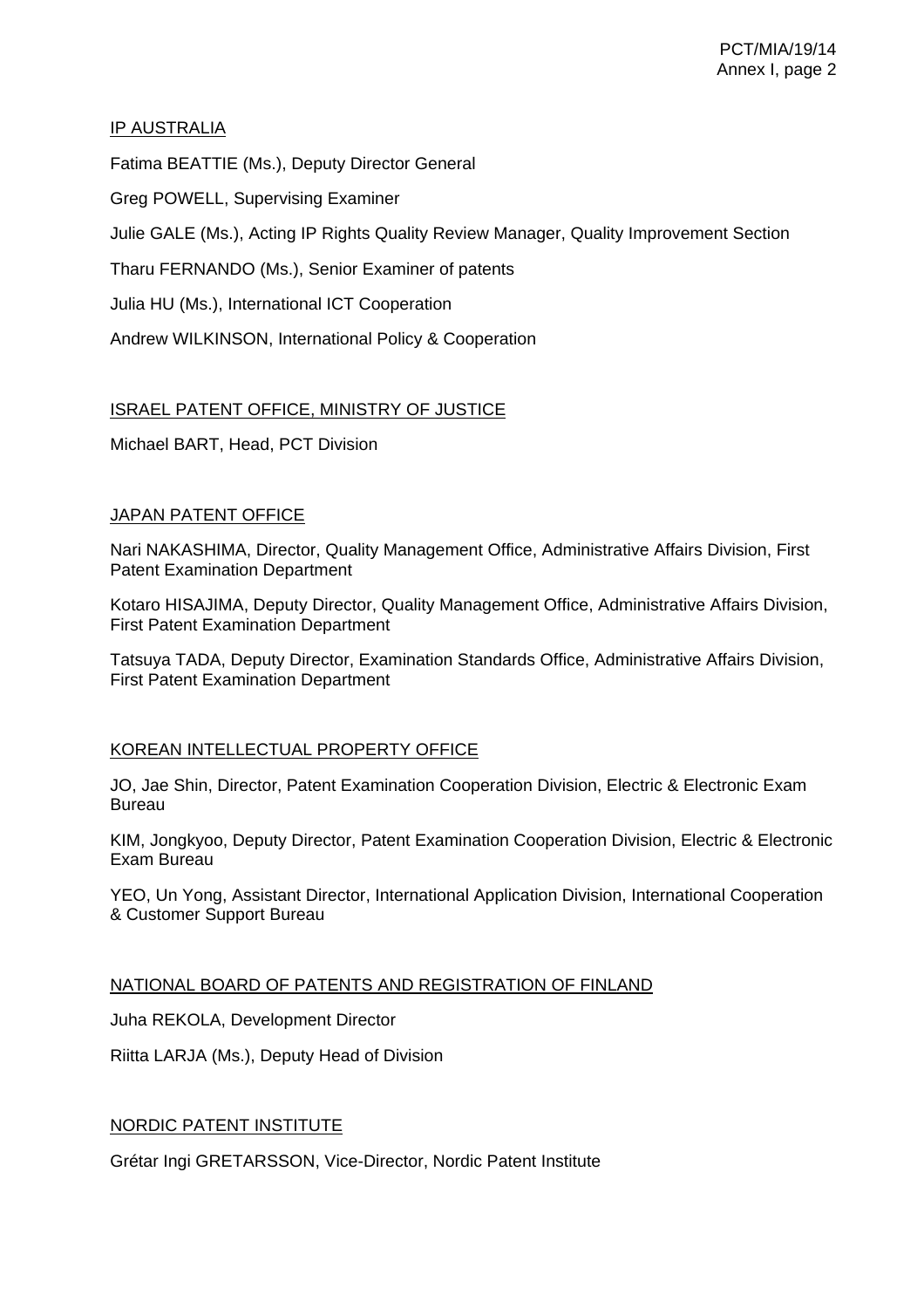### SPANISH PATENT AND TRADEMARK OFFICE

Javier VERA ROA, Director, Patents and Technological Information Department Isabel SERIÑÁ RAMÍREZ (Ms.), Advisor, Patents and Technological Information Department

### STATE INTELLECTUAL PROPERTY OFFICE OF THE PEOPLE'S REPUBLIC OF CHINA

LI, Bo (Ms.), International Communication Division, Patent Examination Administration **Department** 

## SWEDISH PATENT AND REGISTRATION OFFICE

Måns MARKLUND, Quality Manager, Patent Department

### UNITED STATES PATENT AND TRADEMARK OFFICE

Minna MOEZIE (Ms.), Attorney-Advisor, Office of Policy and External Affairs

Charles PEARSON, Director, Office of PCT Legal Administration

Michael NEAS, Supervisor, Office of PCT Legal Administration

### **II. OFFICERS**

Chair: Fatima BEATTIE (Ms.) (IP Australia)

Secretary: Michael RICHARDSON (WIPO)

## **III. SECRETARIAT OF THE WORLD INTELLECTUAL PROPERTY ORGANIZATION (WIPO)**

James POOLEY, Deputy Director General, Innovation and Technology Sector

Claus MATTHES, Director, PCT Business Development Division

Michael RICHARDSON, Deputy Director, PCT Business Development Division

[Annex II follows]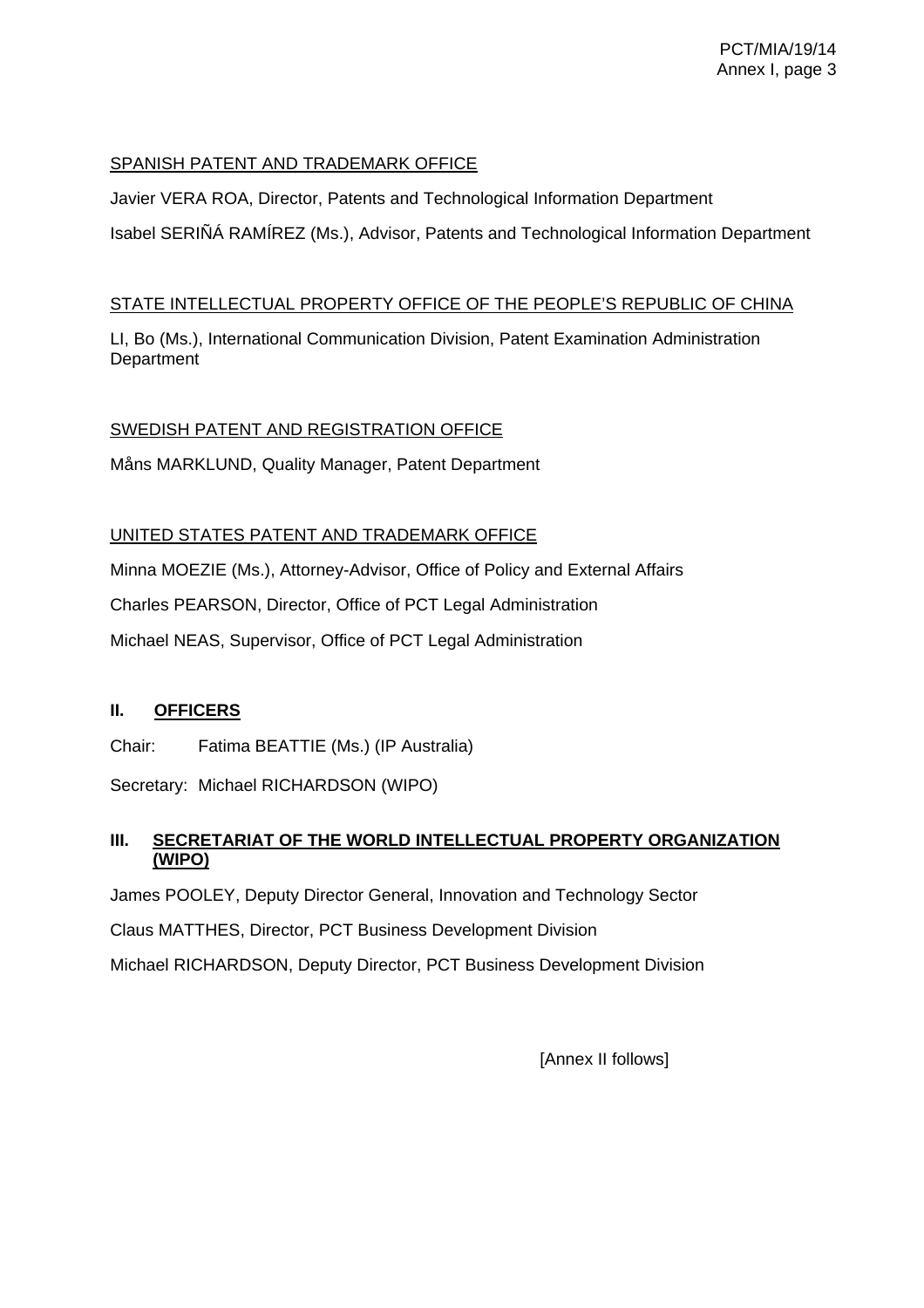#### ANNEX II

#### PCT QUALITY SUBGROUP SECOND INFORMAL SESSION CANBERRA, FEBRUARY 6 AND 7, 2012

#### SUMMARY BY THE CHAIR

#### *(reproduced from document PCT/MIA/19/13)*

### **1. REPORTS ON QUALITY MANAGEMENT SYSTEMS UNDER CHAPTER 21 OF THE PCT INTERNATIONAL SEARCH AND PRELIMINARY EXAMINATION GUIDELINES**

#### **(a) Reports by International Authorities**

1. One Authority noted that one issue of interest raised by the reports was the question of who the person or unit responsible for quality should report to; should this be the head of the Office or was it acceptable to report to the person operationally responsible for international search and preliminary examination? Authorities agreed that the appropriate structure depended on the extent of the quality management system and that reporting should be to the most senior person at least in the area to which the quality management system applied. In the case of a common system for an entire Office, this should be the President; in the case of a system specific to international search and preliminary examination this might be, for example, the Vice-President responsible for search and examination operations (though reporting to the President was acceptable or even desirable in this case as well).

2. One Authority wondered about the extent to which other Authorities were able to use a common quality management system for both international and national work products. Authorities agreed that, in most cases, the needs were found to be very similar. While the products differed slightly, particularly in format, the main differences in quality management were typically found to relate to how strictly timing of work needed to be assessed.

3. In response to a query by one Authority, Authorities noted that keeping quality related instructions up to date was a resource-intensive activity and that it was important to ensure that this was a top priority for a sufficient group of staff. Most Authorities had a selection of resources available, typically accessed using an Intranet. Responsibility for keeping these up to date might lie with either a particular unit or else a cross-cutting committee. It was observed that formal manuals frequently took time to update and in this case were often supplemented by interim instructions pending the publication of a new version, for example on an annual basis.

4. The Subgroup agreed to continue review of the reports and, to assist this process and provide additional information for the Member States, to compile an aggregate report covering matters of interest from all of the individual reports, including areas where practice was particularly close or particularly different between Authorities as well as any issues of special relevance noted. This would build on work already begun on the Subgroup's electronic forum, with different Authorities taking the lead for each section of the reports. The lead Offices should complete their first drafts by mid-May for comment by other Offices, to allow the work to be completed by the end of June, ready for publication of a document to be submitted to the PCT Assembly at the end of July.

#### **(b) Proposals for Modifications to Chapter 21**

5. In relation to a proposal by a designated Office to include, in paragraph 21.06, a requirement for assessing IT infrastructure, the International Bureau agreed to seek more detail on what requirements the infrastructure would be required to meet.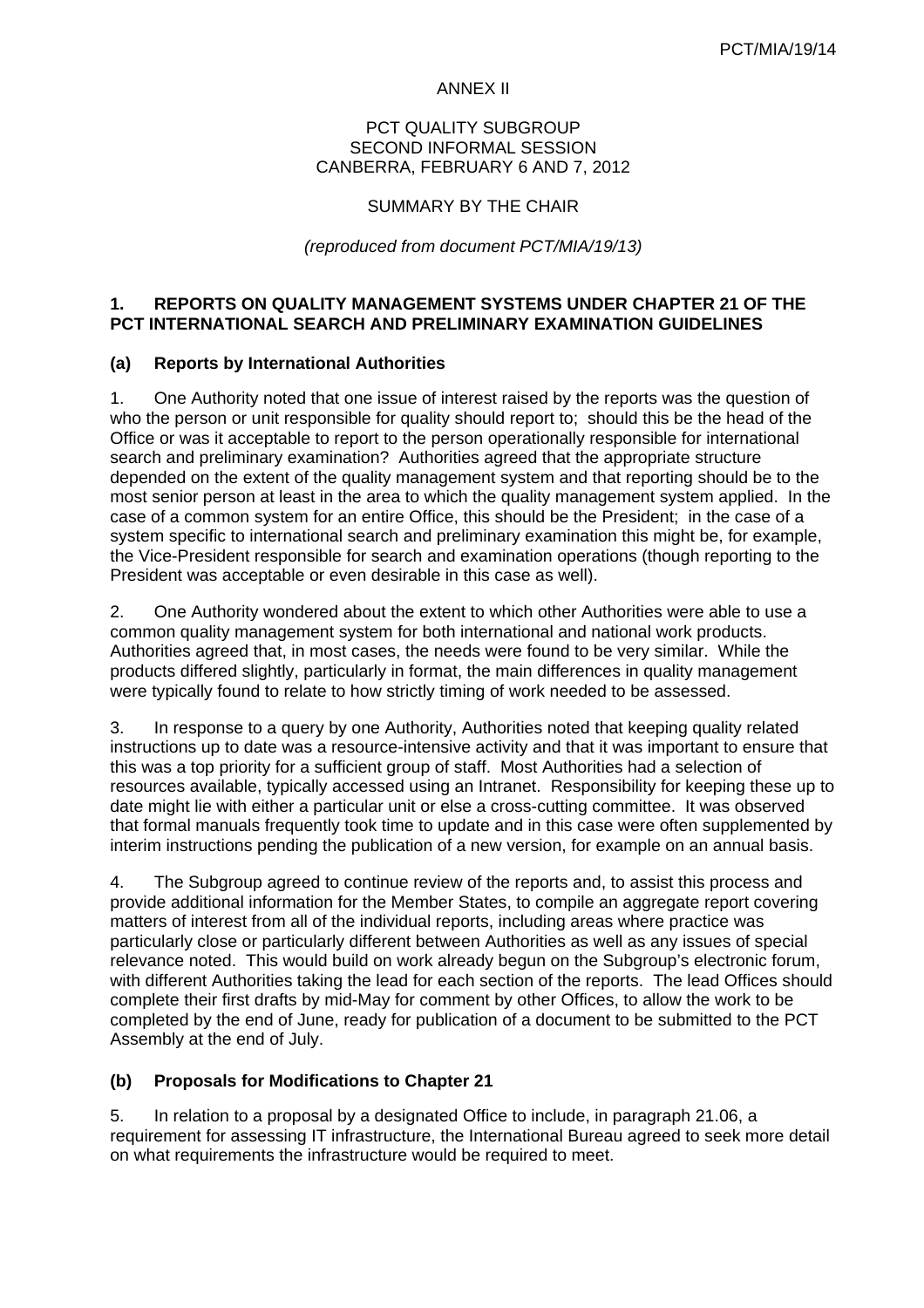### **(c) Proposals for Modifications to the Reporting Template**

6. The Subgroup recommended that, instead of submitting full reports every five years and cumulative updates in the intervening years, Authorities should submit each report in the form of a full report, making the differences from the previous year's report clear, for example using "track changes" or other form of highlighting. The supplementary template would therefore no longer be required.

### **2. BETTER UNDERSTANDING OF THE WORK OF OTHER OFFICES**

### **(a) Trilateral/IP5 Catalogue of Differing Practices - Update**

7. The European Patent Office introduced the Catalogue of Differing Practices, which was the result of work carried out in the context of the cooperation between first the Trilateral Offices and subsequently extended to the IP5 Offices and which had now been published on the IP5 website. The Catalogue was intended to form a springboard for further work, both in helping examiners to understand work from other Offices and in identifying areas where convergence of practices was feasible. However, one of the main findings was that the terminology used by different Offices was inconsistent: the same term could often be understood in different ways by different people.

8. An expert study was now under way in one limited field (definition of prior art) to establish whether it was practical to condense the findings into something which was clear and useful. It was possible that this might form the basis of a glossary. A report on the feasibility of such an approach was expected by the end of 2012.

### **(b) Search Strategies**

9. Authorities agreed that work in this field could be divided into several areas. There was continued support from several Authorities for making available search strategies or search listings in whatever form they were currently recorded in their systems. However, this was considered by some Authorities to be a matter of assisting utilization of work rather than a quality issue as such. Authorities could simply go ahead with this if they wished to do so. Noting that search strategies would differ between Authorities and might not be self-explanatory, the International Bureau agreed, where an Authority wished to do so, to publish them on PATENTSCOPE together with any general explanation which an Authority wished to provide of how to understand and make best use of its search strategy documents.

10. In relation to the utility of search strategies for assessing quality, whether as a purely internal matter or between Authorities, Authorities agreed that a greater degree of understanding was required and that a greater degree of consistency was at least desirable. It needed to be clear who the search strategies were aimed at and what they were to be used for. Facilities for recording strategies or search listings varied considerably between different search systems and approaches needed to be found which worked in relation to all searching systems used and allowed the contents to be used readily. It was agreed that the target audience would always be someone with the skills of an examiner, whether that was in fact an examiner in a designated Office or a quality unit within the International Authority. Exactly what was required would still depend on what use was intended.

11. The Subgroup agreed to consider matters further on the electronic forum beginning with:

(a) Willing Authorities would post examples of search strategies or search listings to assist in identifying best practices to assist internal development within Offices, scope for effective use by different interested parties and possible recommendations for developing more consistent approaches between Offices;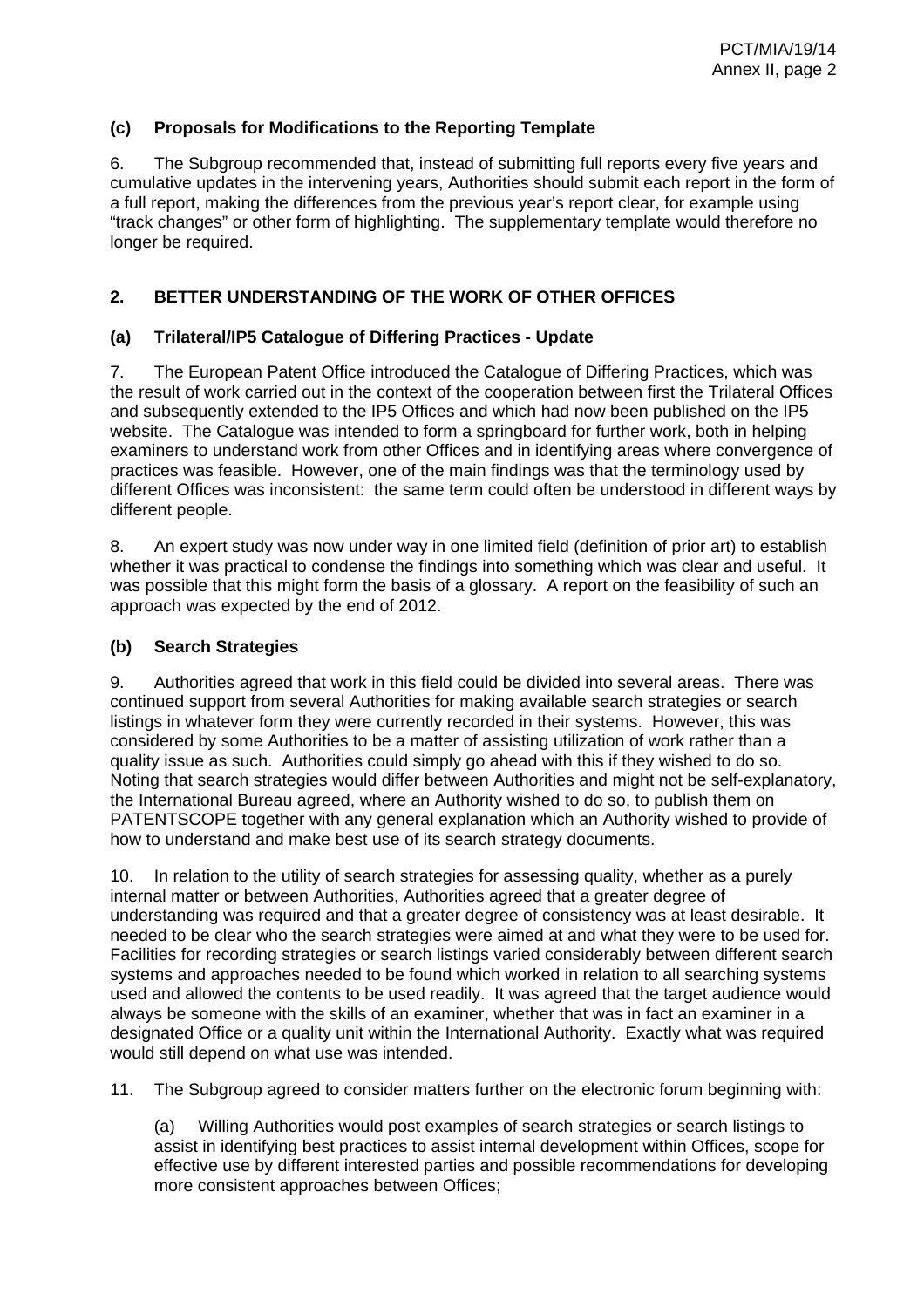(b) Authorities would seek to find a common understanding of terminology, including items such as "search statement", "search strategy" and "search listing".

## **(c) Use of Standardized Clauses**

12. Authorities noted that standardized clauses had a number of separate roles, including helping end users to quickly understand the issue being raised through consistency in use, as well as guiding examiners to cover all required issues to an appropriate level of detail. Use of clauses should never be compulsory, but there was significant interest in seeking to develop a set of model clauses, which could assist discussions of quality and consistency and be adopted by Authorities and used by examiners to the extent considered appropriate.

13. The Subgroup agreed to begin a pilot, seeking to develop model clauses in a limited area to be selected by the pilot group. The discussions would seek to identify general principles which would be useful in developing further clauses which were appropriate to making reports which would be useful to readers, assumed to be skilled examiners or patent attorneys. The pilot would be led by the Canadian Intellectual Property Office and assisted by the National Board of Patents and Registrations of Finland, the Spanish Patent and Trademark Office and the United States Patent and Trademark Office, as well as the International Bureau. The work would be conducted using the electronic forum so that other Authorities could follow the progress and comment.

### **(d) Other ideas**

14. The Subgroup agreed to add a "brainstorming" area to the electronic forum, where Authorities could post any ideas for quality improvement, even if they were not clearly immediately practical. It was observed that much could be learned from considering and even trying out radically different approaches and sharing even "wild" ideas could lead to further, practical progress.

15. There was some discussion of how quality could be monitored and maintained in outsourcing arrangements. One Office observed that outsourcing could be highly effective if properly monitored and appropriate action taken if quality standards were not acceptable. Contract conditions could often be changed, if necessary, faster than changing practices within an Office. It was essential to provide a high degree of scrutiny in the early stages of outsourcing; this could be reduced at later stages, but needed to be kept at an appropriate level and acted on promptly. Another Office observed that outsourcing could be extremely valuable in cases of sudden unexpected influxes of work, especially if the work was conducted by another examining Office which clearly had all the necessary skills.

## **3. QUALITY IMPROVEMENT MEASURES**

16. Discussions were based on a proposal by the Swedish Patent and Registration Office to further study an earlier suggestion made by IP Australia to modify Chapter 21 of the PCT Search and Examination Guidelines and the reporting templates there under to require Authorities to report in their annual quality reports on a number of quality indicators for international work products.

17. The Subgroup agreed that the International Bureau should invite Authorities, by way of a Circular, to reply to the Questionnaire proposed by the Swedish Patent and Registration Office, subject to minor modifications (responses to item (b) of each of the questions should not only indicate "yes/no" but should give further details as to what kind of checklist was used by the Authority; responses to item (d) of each of the questions should indicate what kind of quality metrics were used by the Authority) and further clarification as to what was meant by "written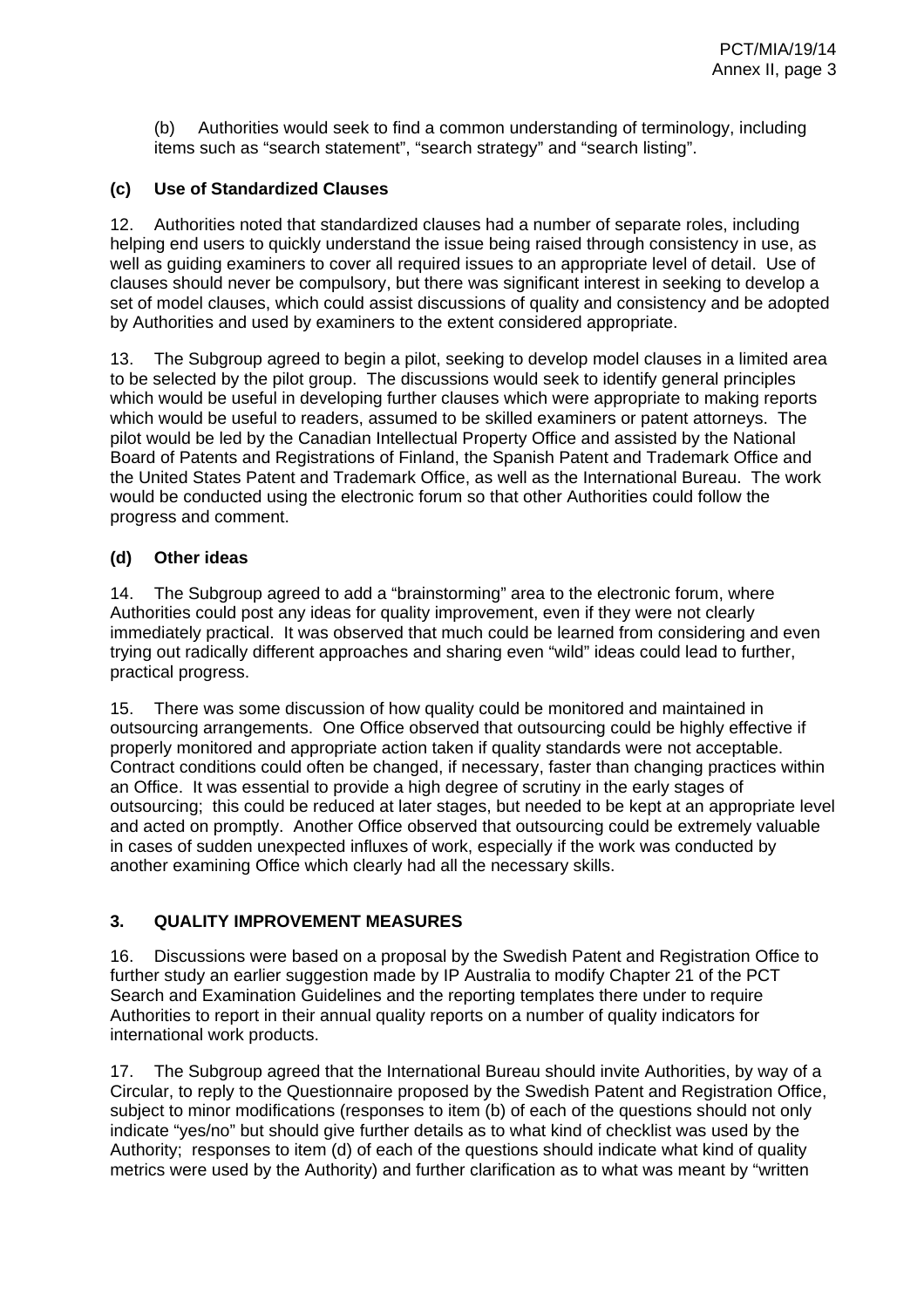formalities" in question 5 (all formal, non-substantive issues to be dealt with in the context of establishing a report or written opinion). One Authority stressed the importance of not only addressing the issue of final product quality but also of process quality, that is, the efficiency of the process of obtaining a high quality final product. The Secretariat indicated that it would aim at sending the Circular within 4 weeks following the meeting, with a time limit of 6 weeks for Authorities to respond to the Questionnaire.

## **4. QUALITY METRICS**

18. Discussions were based on a proposal by the European Patent Office to carry out a study on a set of characteristics of international search reports established by all International Authorities (PCT search results; intermediate prior art cited in ISRs; patent and non-patent literature citations in ISRs; and official and non-official language citations), with the aim of developing indicators of what should be the focus of the work of the International Authorities in the near future when seeking to improve the quality of the international work products. The study would be carried out by the EPO in the analysis environment which it had developed for a similar study carried out in the context of the Trilateral Office cooperation and would use search report data publicly available in the EPO's PATSTAT database.

19. The Subgroup agreed to proceed with the study as proposed by the European Patent Office and to share the results through the electronic forum. It was noted that the proposed metrics would enhance mutual understanding of common and different practices. In addition, changes in the metrics if repeated over a number of years might also provide significant pointers for quality units. A more direct measure of quality, such as re-usability by Offices in the national phase, would require significant manual work by examiners to assess results. While this work was not practical at present, direct quality metrics remained the goal of the Subgroup.

## **5. FURTHER WORK**

20. The Subgroup recommended that its work should continue, but considered that it was necessary to seek improved working arrangements. Each task on the electronic forum should have a clear leader posting an initial working document and Authorities should be given a clear deadline for response to questions. The International Bureau would assist in making these arrangements, including posting e-mails to the main PCT/MIA mailing list and, where appropriate, sending Circulars to emphasize particularly important arrangements.

21. The Subgroup recommended that further physical meetings should be held, but that the Meeting of International Authorities should recommend the timing following its experience in the 19th session, which was to be held immediately after the Subgroup meeting. Ideally, Subgroup meetings would be held separately from the Meeting of International Authorities, encouraging the participation of quality experts and allowing follow-up activities to be conducted in advance of the Meeting. However, this would be significantly more expensive than holding the two meetings back to back and it was not clear whether the benefits would be sufficient to warrant the additional expense.

[Annex III follows]